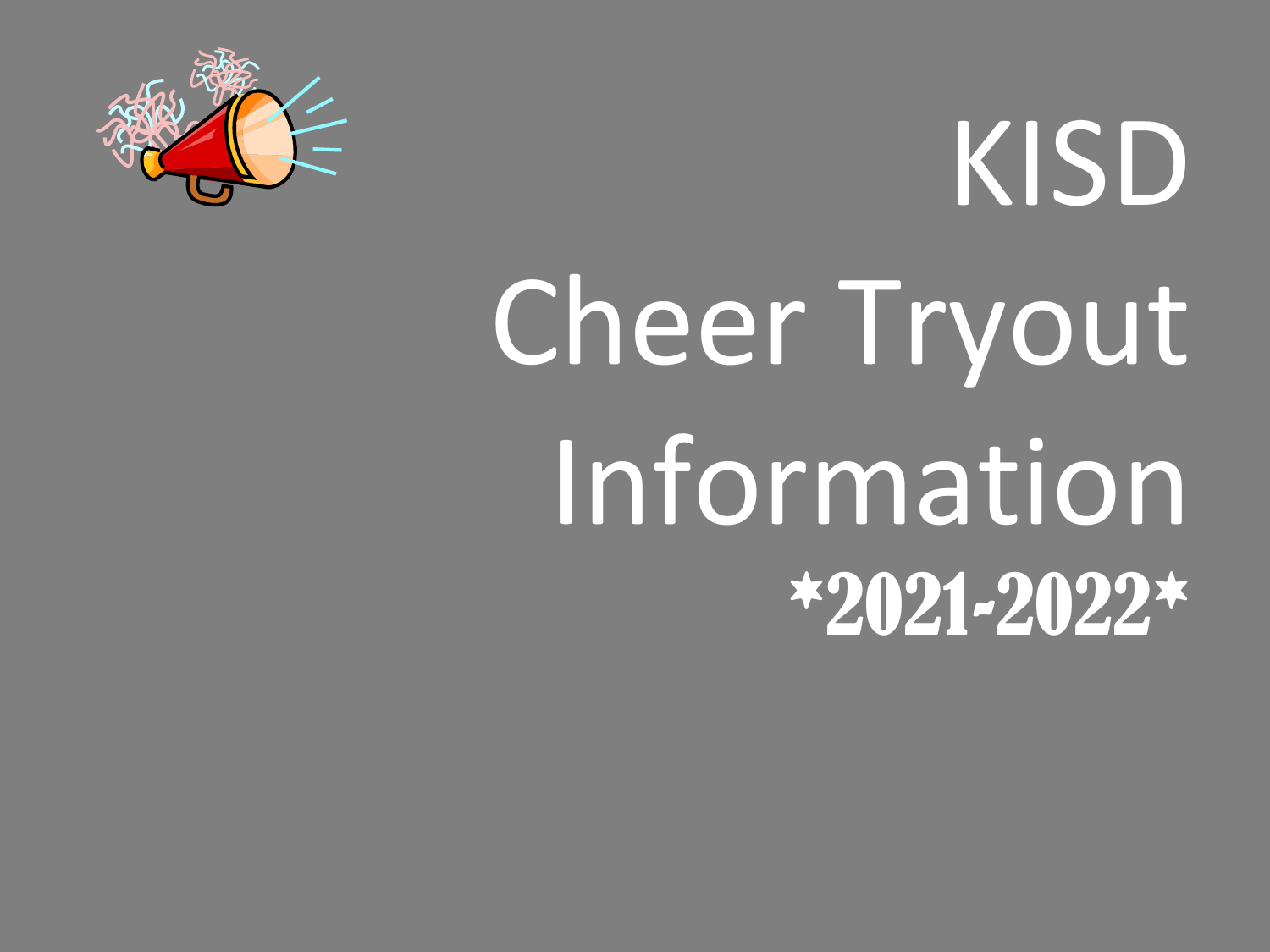# \*KISD [Head Coac](mailto:whitney.richards@kellerisd.net)hes\*

Be sure you fill out the google form at the end of this slideshow to provide us information and verify that you have read through this powerpoint

#### Zoom Meetings will be held by [individual schools which w](mailto:Victoria.butler@kellerisd.net)ill provide more specific information for each school

CENTRAL HS:

KELLER HS:

FOSSIL RIDGE HS:

TIMBER CREEK HS: Varsity Coach Alisha Fickle

Varsity Coach Dorothy Loftin Dorothy.loftin@kellerisd.net

Varsity Coach Shelly Waggoner shelly.waggoner@kellerisd.net

Varsity Coach Victoria Butler Victoria.butler@kellerisd.net

alisha.fickle@kellerisd.net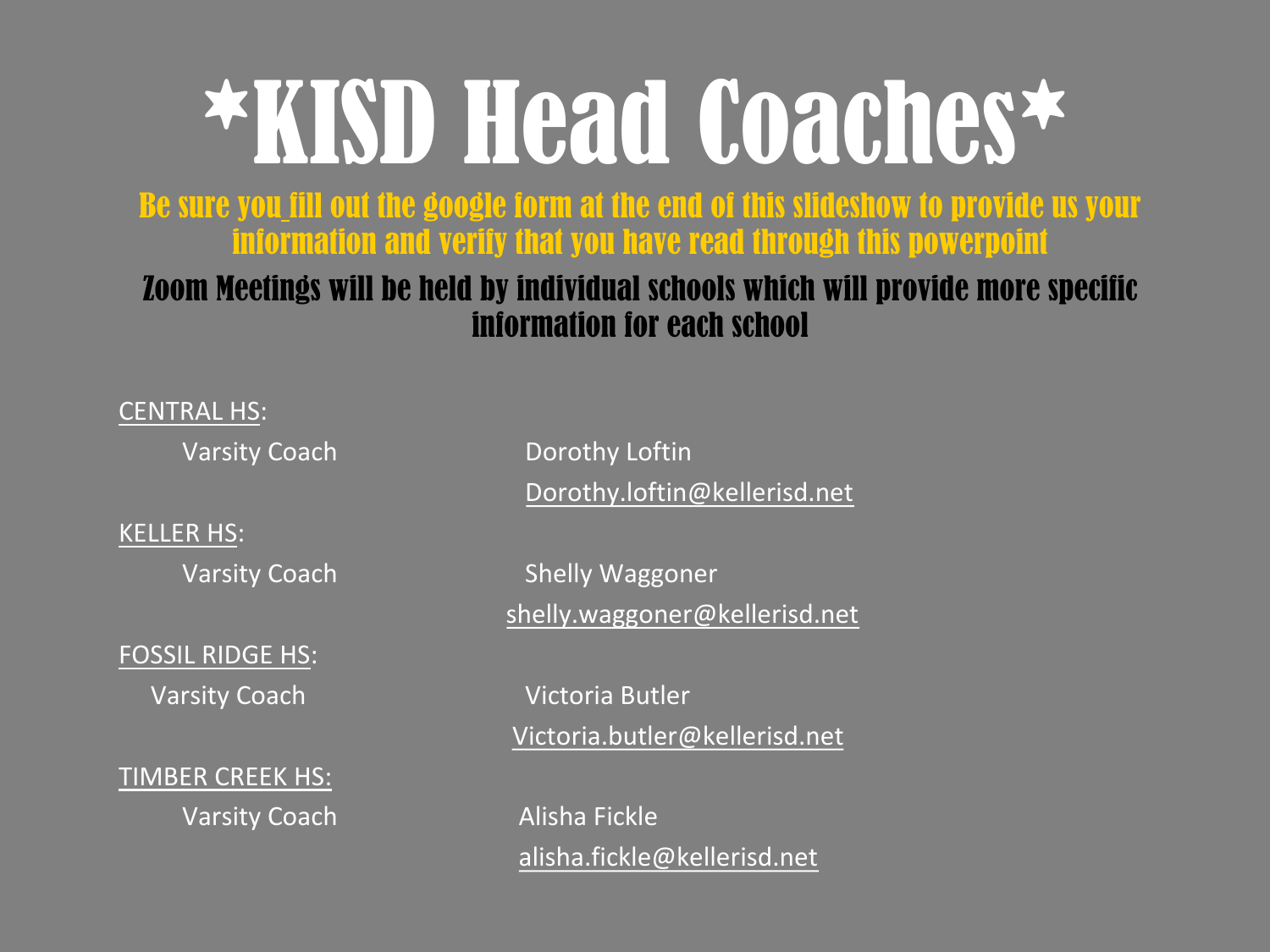### [Zoom Meeting In](https://kellerisd.zoom.us/j/2910693117)formation • Tuesday, January 26, 7:00pm

- Fossil Ridge High School
	- https://kellerisd.zoom.us/j/83328153967
	- Meeting ID: 833 2815 3967
	- Passcode: Ridge
- Central High School-
	- https://kellerisd.zoom.us/j/2910693117
	- Meeting ID: 291 069 3117
	- Passcode: Cheer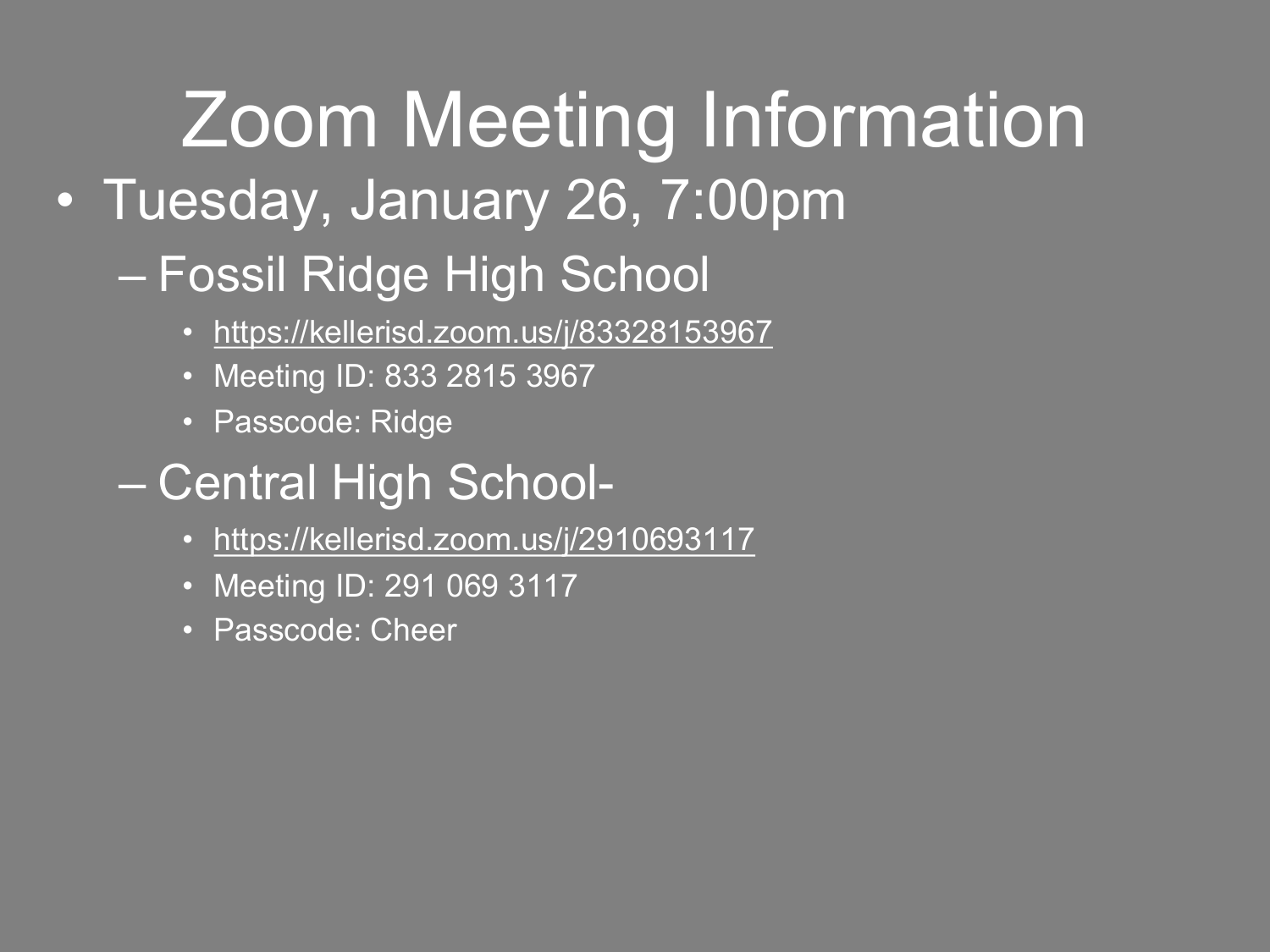## [Zoom Meeting Info](https://kellerisd.zoom.us/j/84216570619) Cont'd

- Thursday, January 28, 7:00pm
	- Keller High School
		- Join Remind
			- Text @khscheer21
			- To 81010
	- Timber Creek High School
		- https://kellerisd.zoom.us/j/84216570619
		- Meeting ID: 842 1657 0619
		- Passcode: tccheer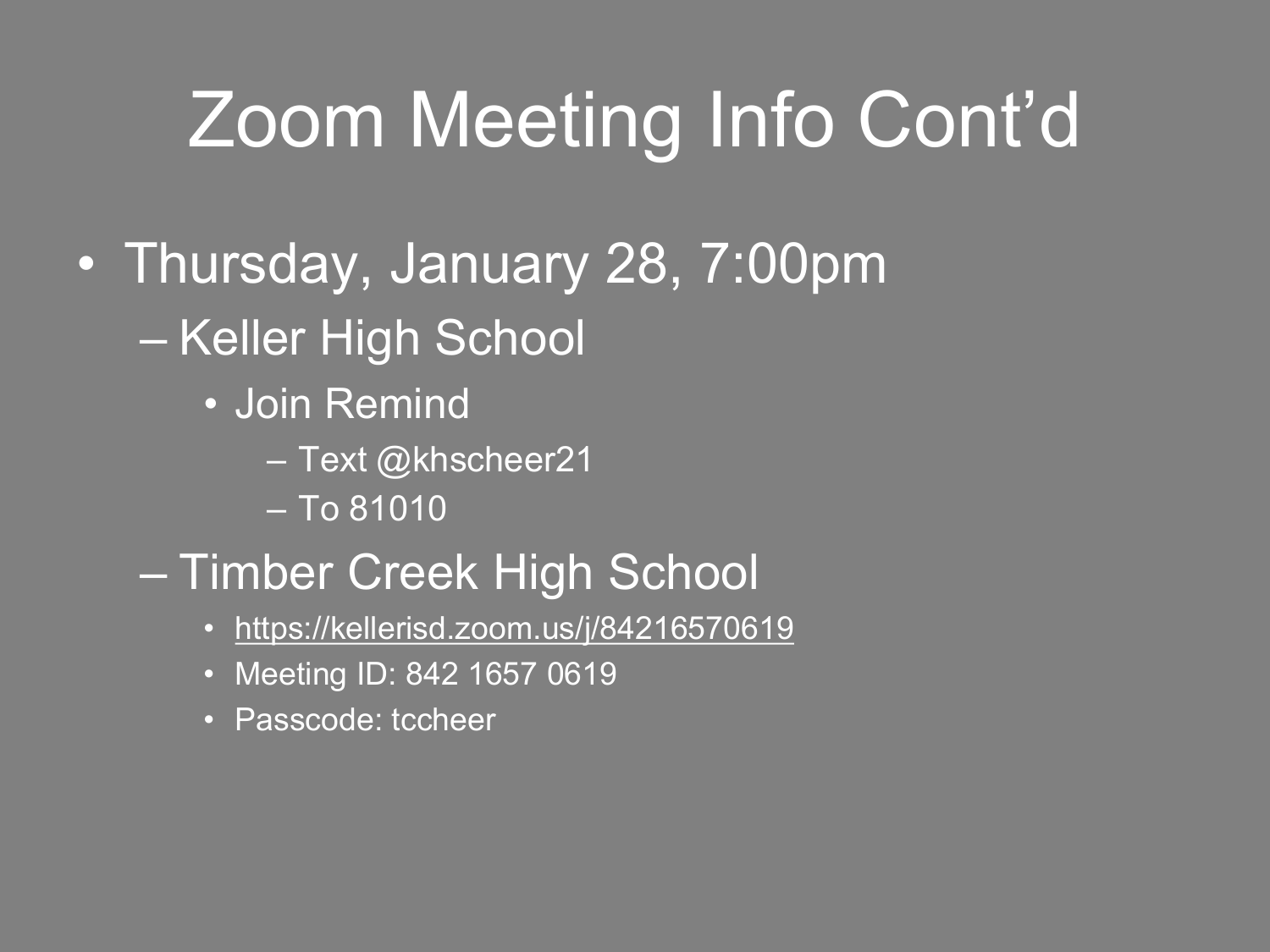## **[Communication](mailto:Shelly.waggoner@kellerisd.net)**

- CHS: Google Classroom- fd44lgp – Email: Dorothy.loftin@kellerisd.net
- FRHS: Band
- KHS: Email-Shelly.waggoner@kellerisd.net
- TCHS: Google Classroom- 3usapnt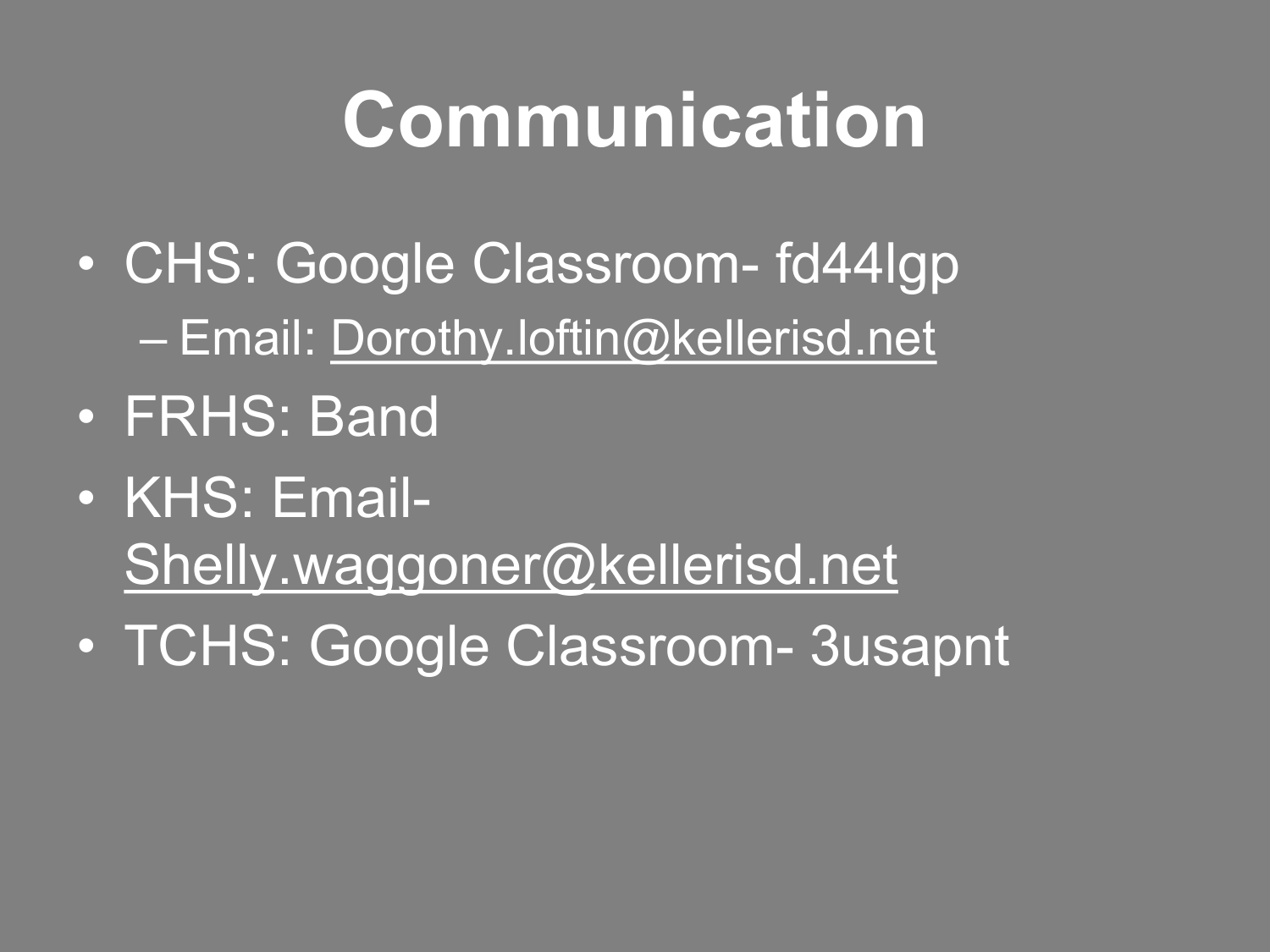#### Thank you for your interest in KISD cheerleading!

- 1. Cheer Constitution and cheer candidate eligibility requirements
- 2. Required forms for tryouts
- 3. Tryout process
- 4. Overview of joining a cheer program in KISD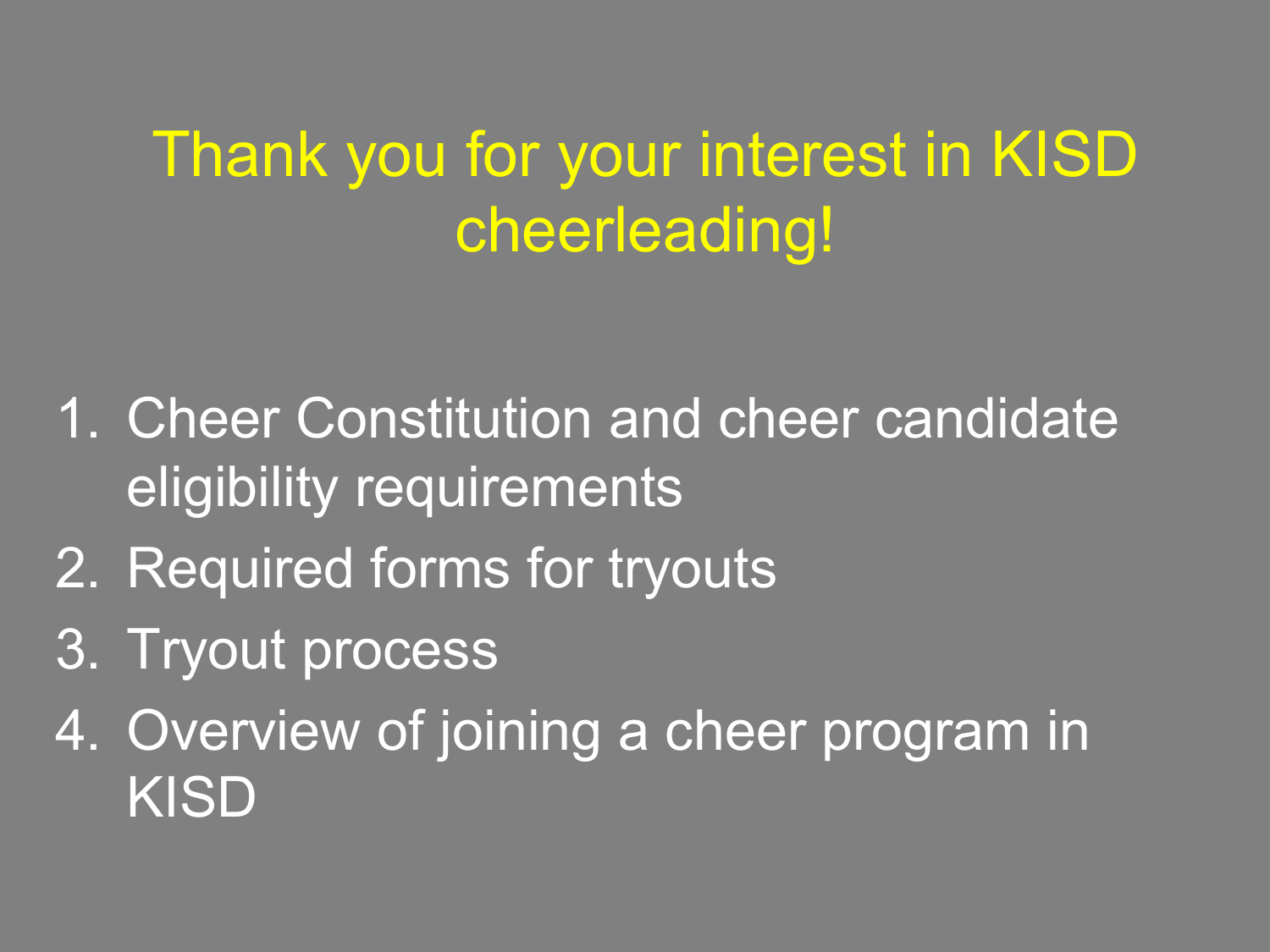Am I eligible to be a candidate for a KISD cheer program, can I try out? Part 1- Eligibility requirements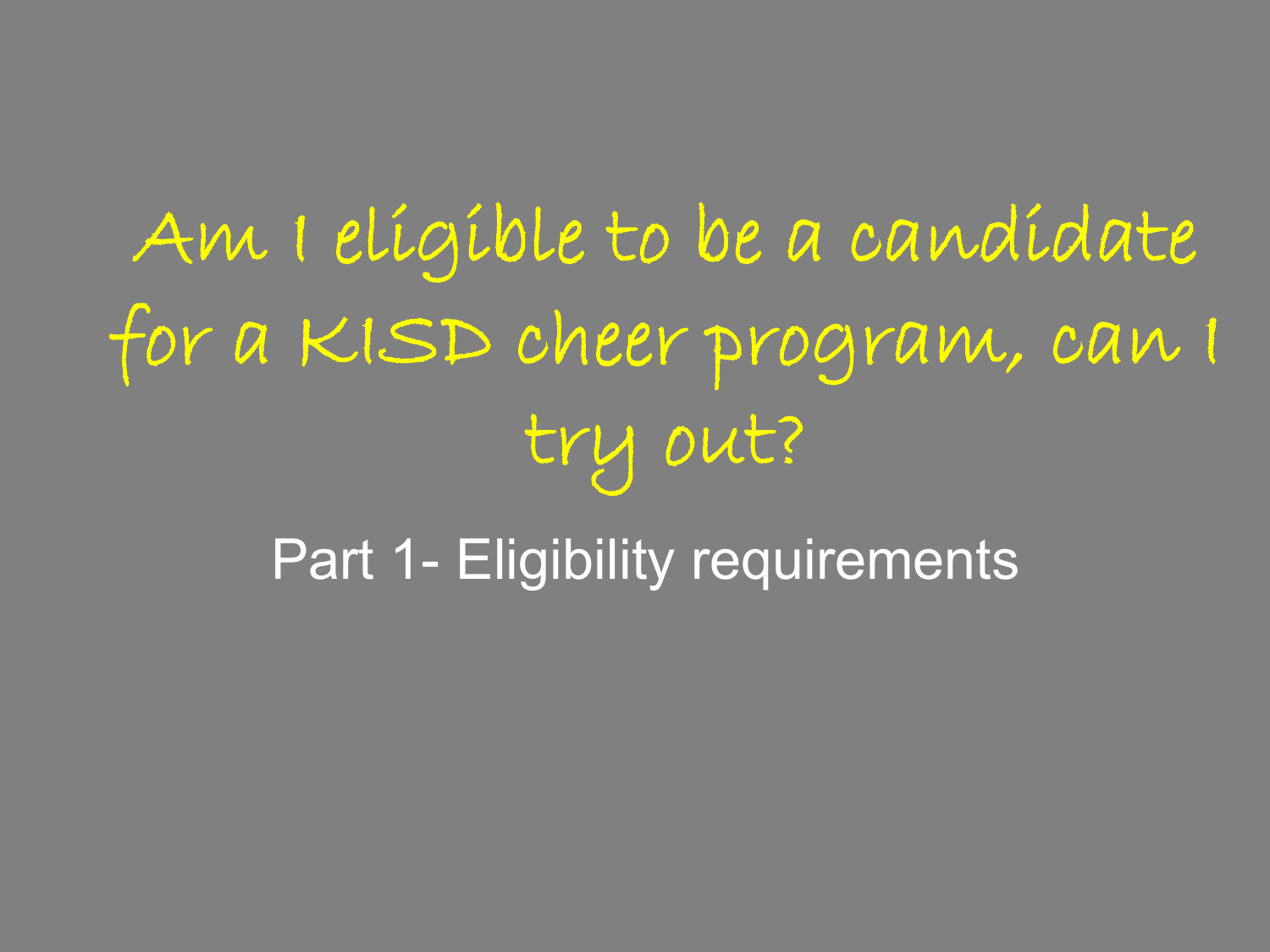# \*Membership and Eligibility\*

#### **Am I eligible to tryout?**

- §**Sub-Varsity and Varsity 9th- 12th graders.**
- §**Must not have lost academic credit, for any course due to absences, from the fall semester. All credit must be made up by the first day of tryout week.**
- §**Returning members must have a Zero Balance on their campus. All candidates must have the cheer application signed by a former season coach that ensures no balance due**
- §**No resignation or dismissal from a KISD cheer program within the calendar year**
- §**Candidates planning on early graduation during the cheer year must communicate the plan with head coach prior to tryouts**
- §**DAEP or excessive disciplinary issues will cause a candidate enter on probationary status or be ineligible to tryout**
- § **2- 9 weeks of academic ineligibility will be subject to academic review by the head coach and assistant principal. If a candidate is allowed to audition and makes the program, the candidate enters on an academic probationary contract.**
- § **More than 1 conduct grade of N or U for any candidate will cause them to enter on probationary status with a contract agreed upon by the head coach and administrator**
- § **Must meet attendance requirements during tryouts. No school= no trying out!**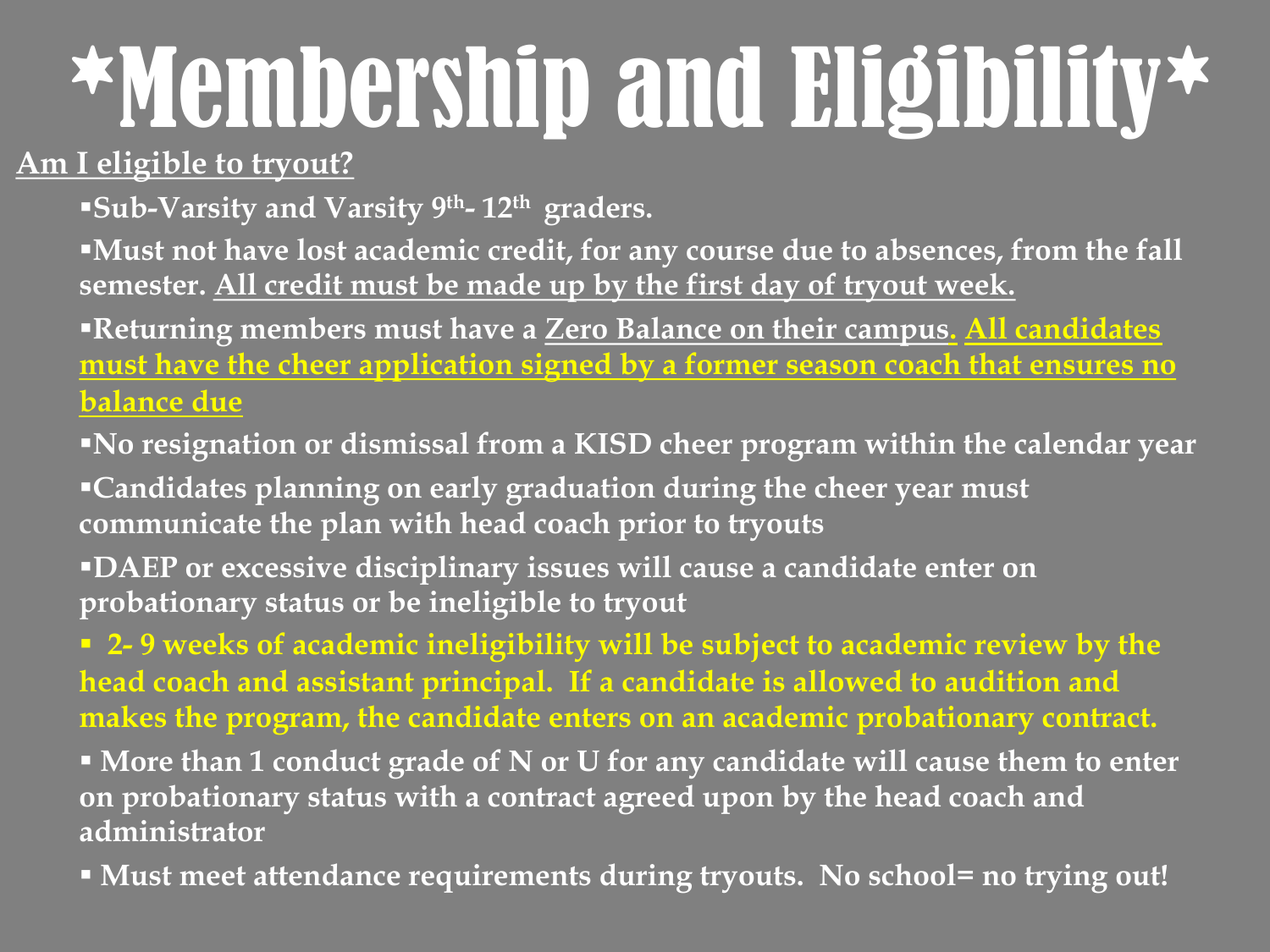# \*KISD Constitution\*

- Constitution is located on the KISD webpage under athletics select cheerleading.
- Keep a printed copy
- It is important to read through ALL sections, before trying out.

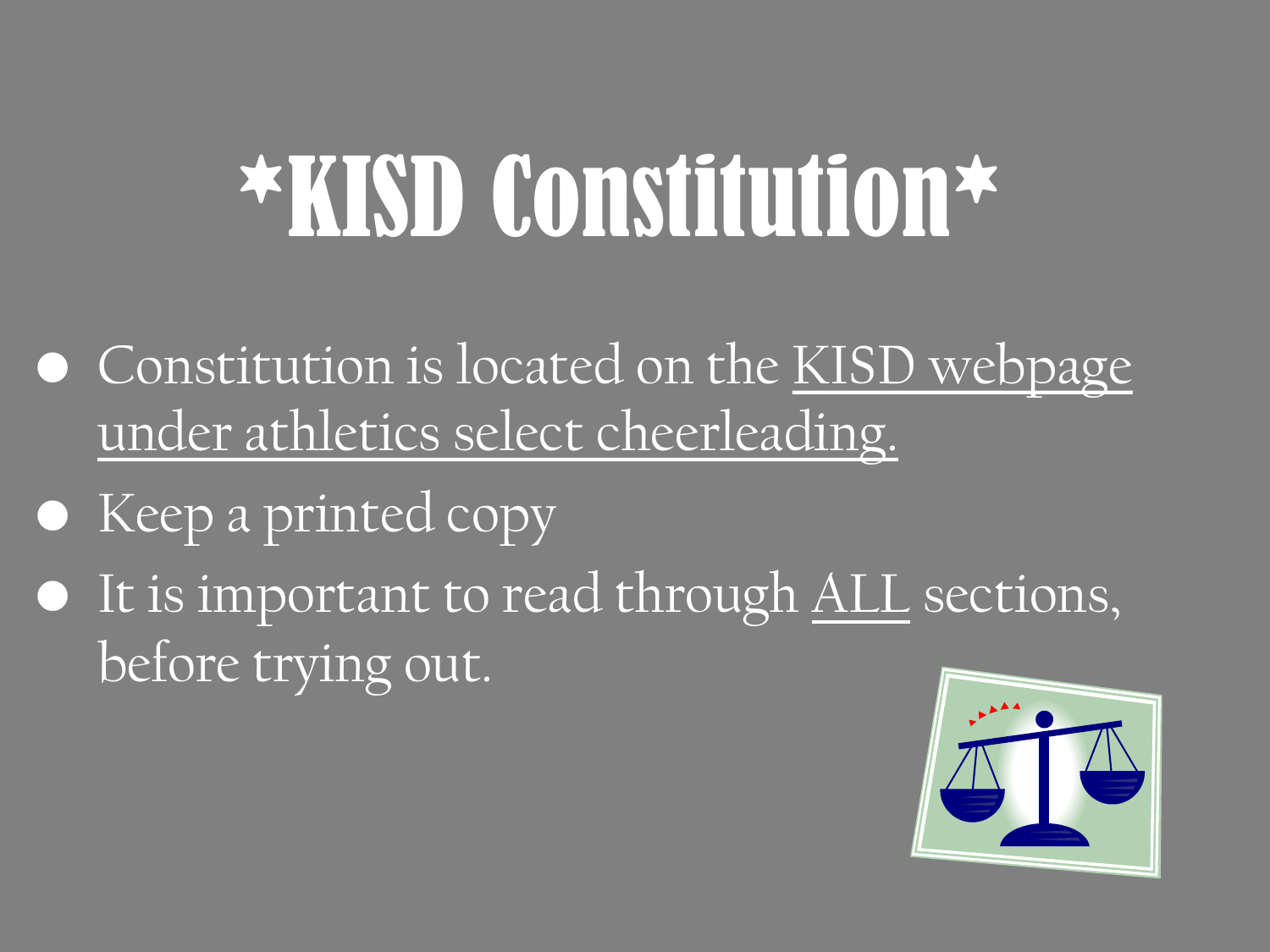### **Social Media**

- Please be aware that inappropriate social media behavior will result in disciplinary actions, including but not limited to athletic code of conduct.
- **Any inappropriate behavior, including representation on social media, that is disrespectful to the district, school, cheer program, or coaching staff may result in immediate removal from the program as per the athletic director.**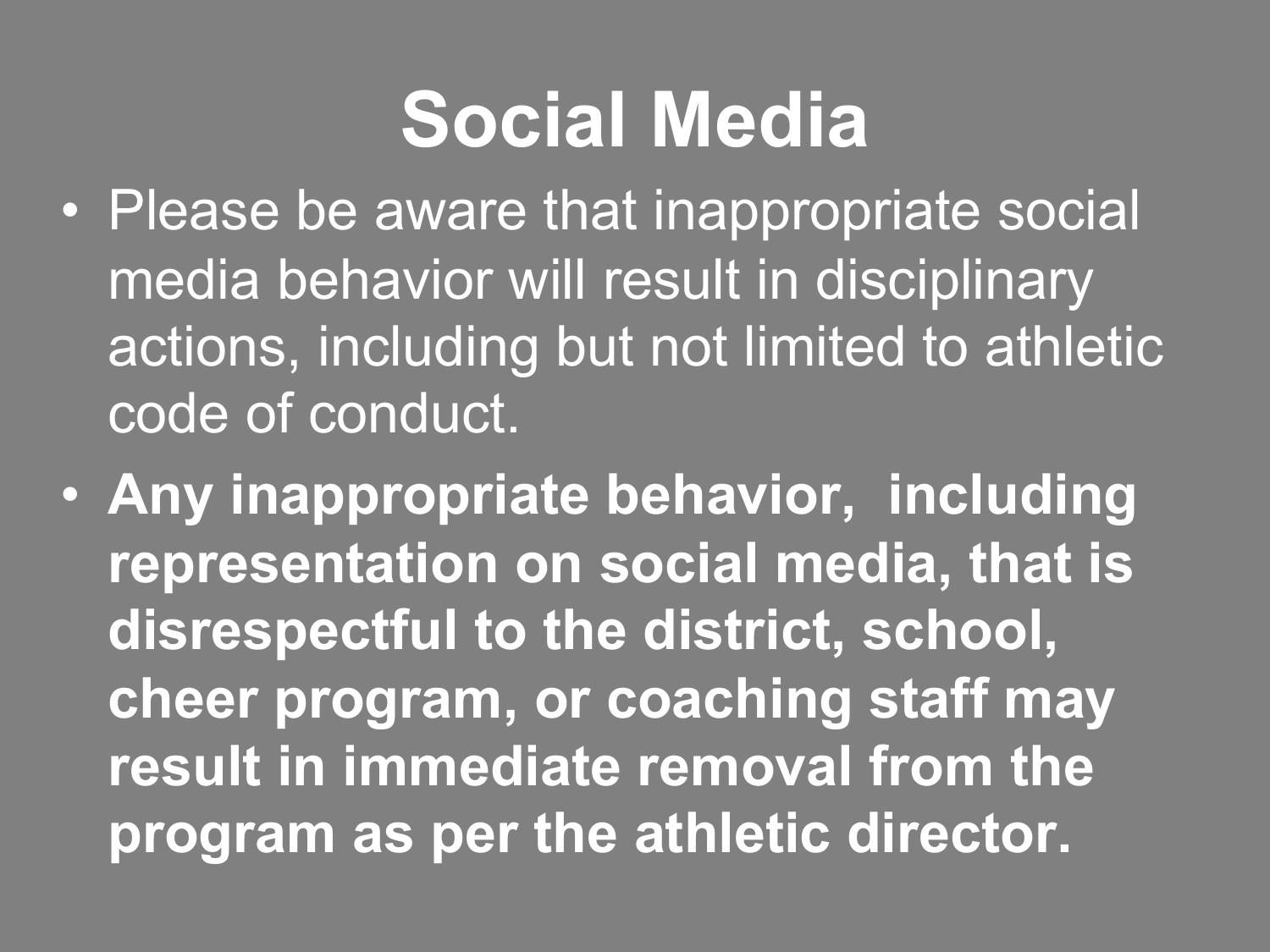## \*Membership and Eligibility\*

• Cheer Season: The KISD cheer season runs from March to March. All candidates that make a team in the cheer program are expected to fully participate the entire cheer season. Athletes who cannot commit to the time requirement may be removed from competition teams and/or cheer seasons. Please consider your outside time commitments and how they will balance with KISD Cheer.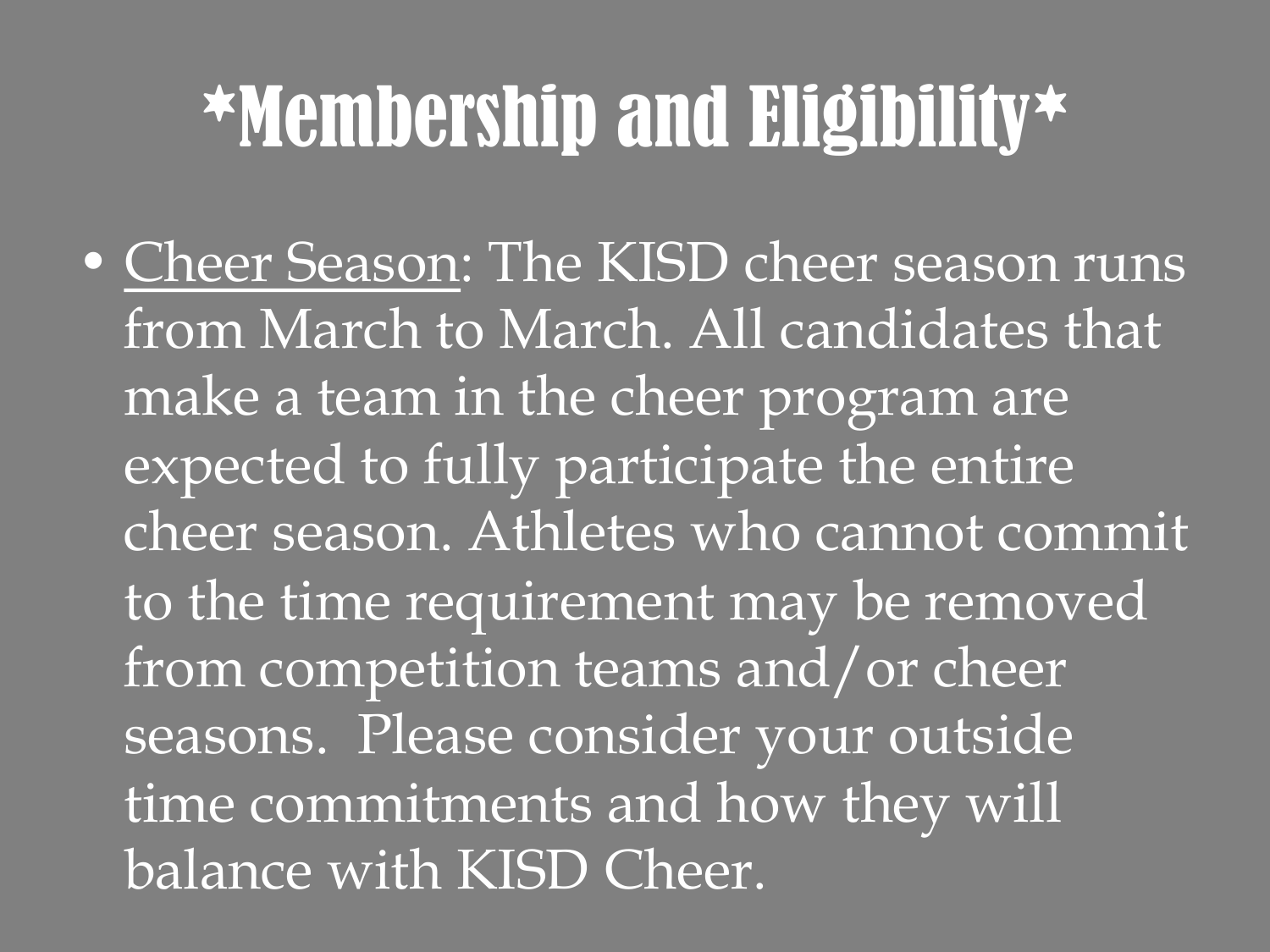## \*Transfer Information\*

- **A prospective member must reside with his/her parent/legal guardian within the attendance zone of the KISD high school they are zoned to attend and may only tryout at the campus of which they are approved to attend.**
- **When and if your transfer is approved and you made cheerleader at another KISD program you may be re-evaluated by your new transfer campus for placement on a team.**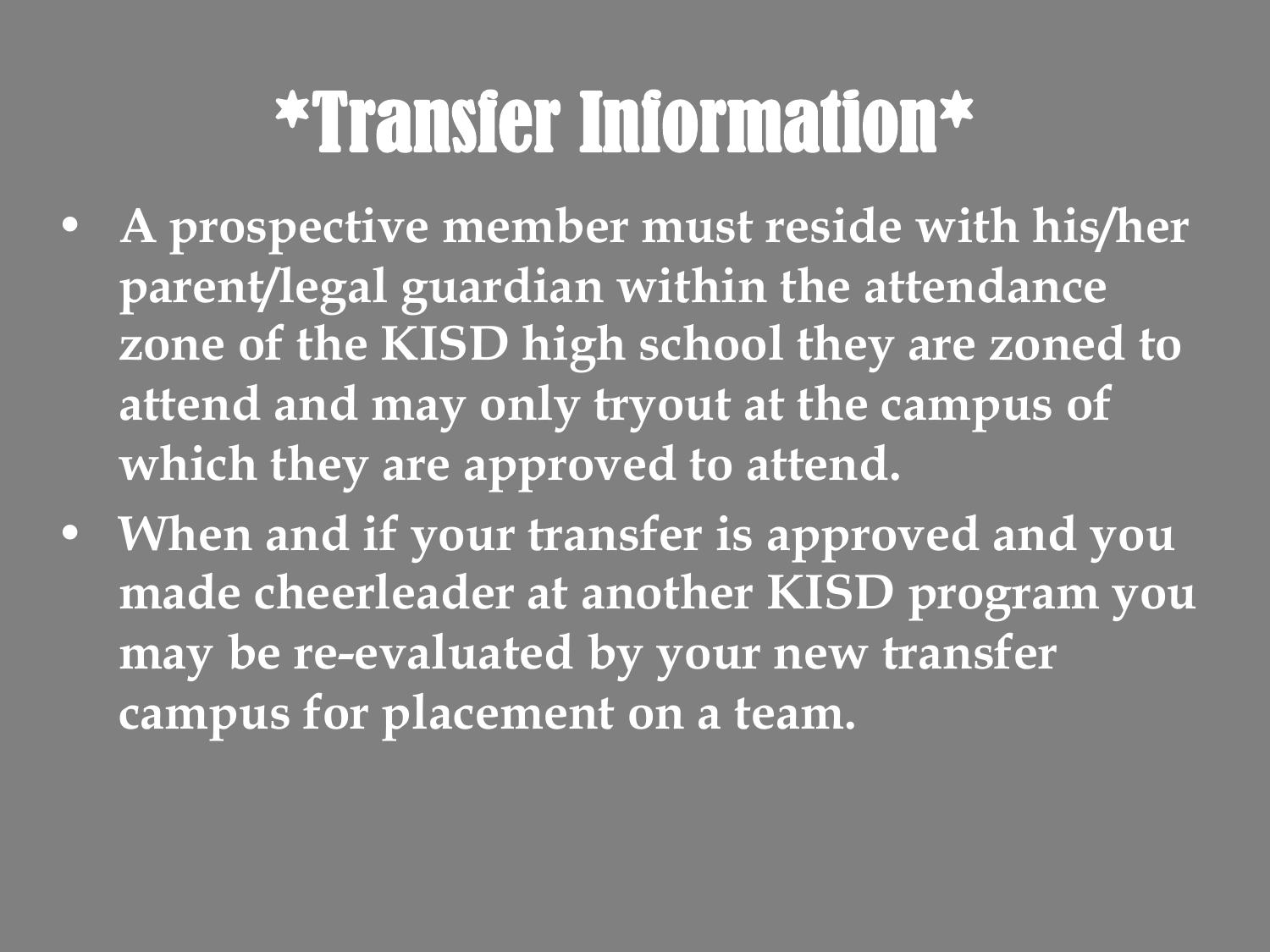I meet eligibility requirements to tryout …now what? Part 2- Required Tryout Packet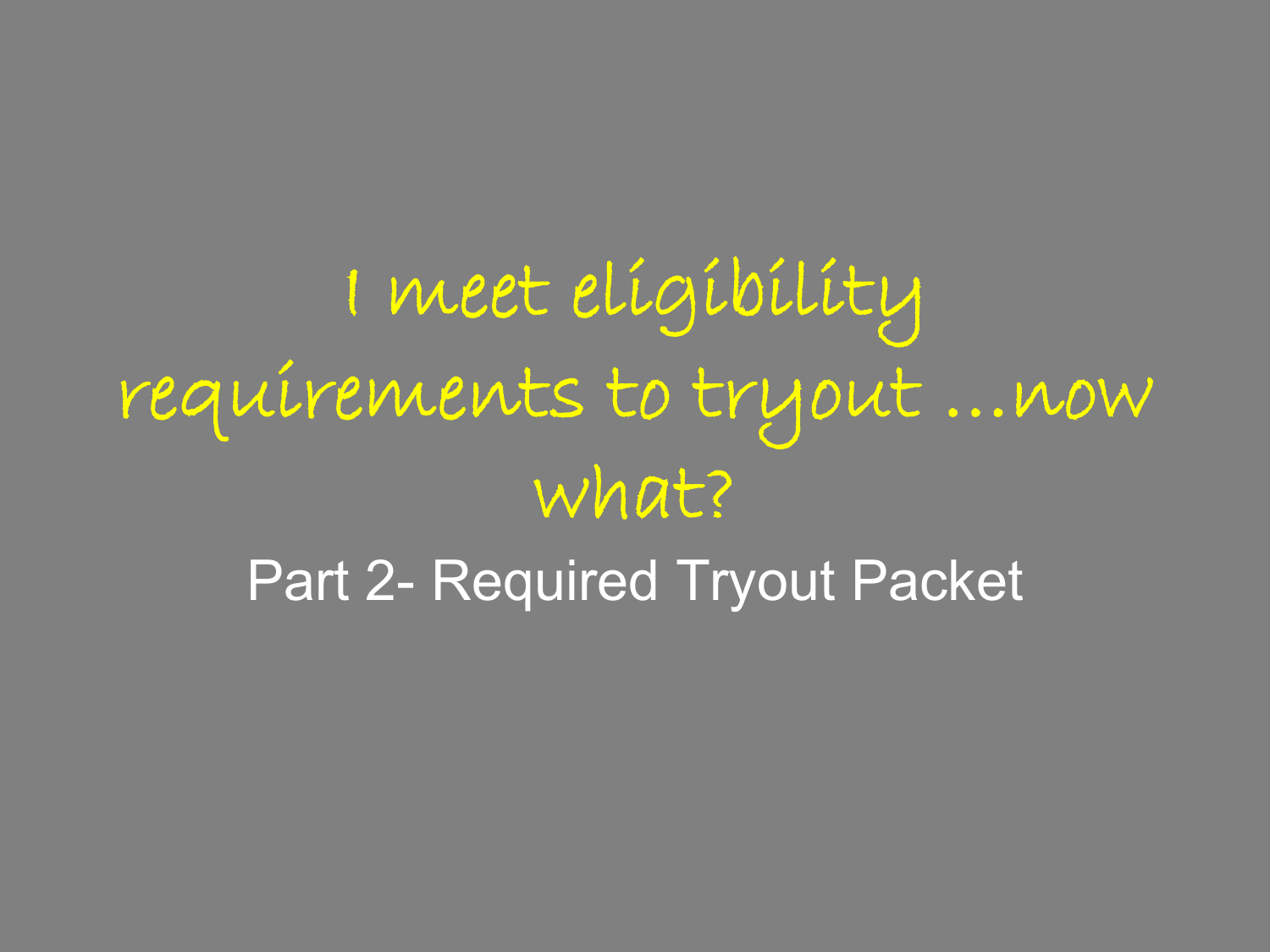# \*Tryout Packet Contents\*

- § **Access the tryout packet on the KISD Website select athletics/cheerleading**
- § **All forms MUST be on file by Tuesday, February 16th @ 4:00PM**
- § **Do NOT send in interoffice mail!**
	- § **Application and Candidate Information Form**
	- § **Activity Permission Form**
	- § **Emergency Information Form**
	- § **Travel/Medical Form**
	- § **Transportation Consent and Release**
	- § **Student/Parent/Guardian Contract**
	- § **TWO copies of Physical for EVERY candidate**
	- § **Medical History**
	- § **Extra Curricular Code of Conduct**
	- § **First Semester Report Card for EVERY candidate**
	- § **Order Tryout Shirts Online-KISD Cheer Candidate Information Form**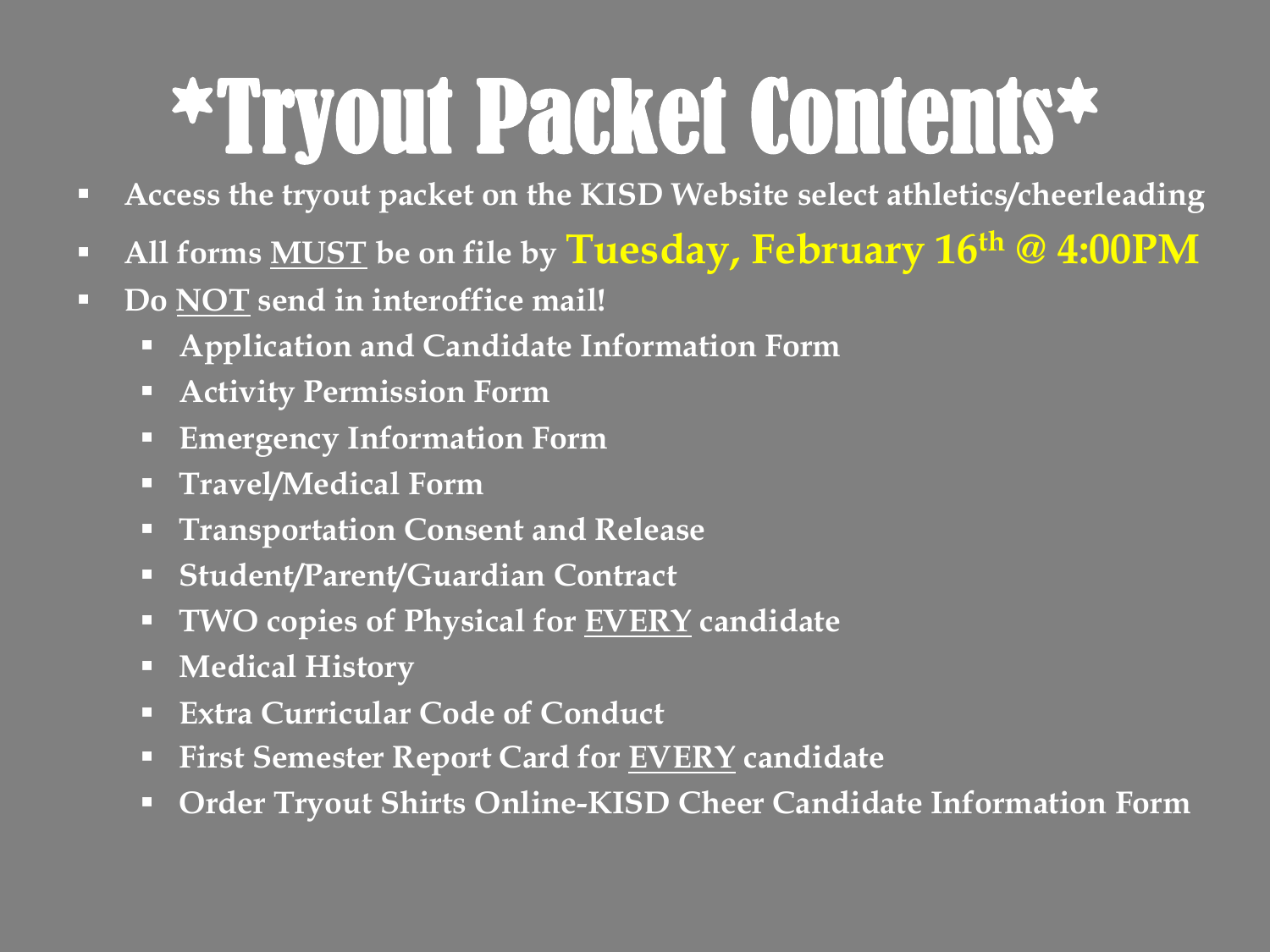### **Every candidate must include:** § **REPORT CARD:**

§ **ALL candidates MUST have a copy of their first semester report card. \*Reminder: all 1st semester seat time must be completed before the first day of tryouts!\***

#### § **PHYSICAL:**

§ **ALL candidates MUST have TWO copies of a NEW physical EVERY year. Physical must have been done in 2021 to be good!**

§ **DUE: Tuesday, February 16th by 4:00pm**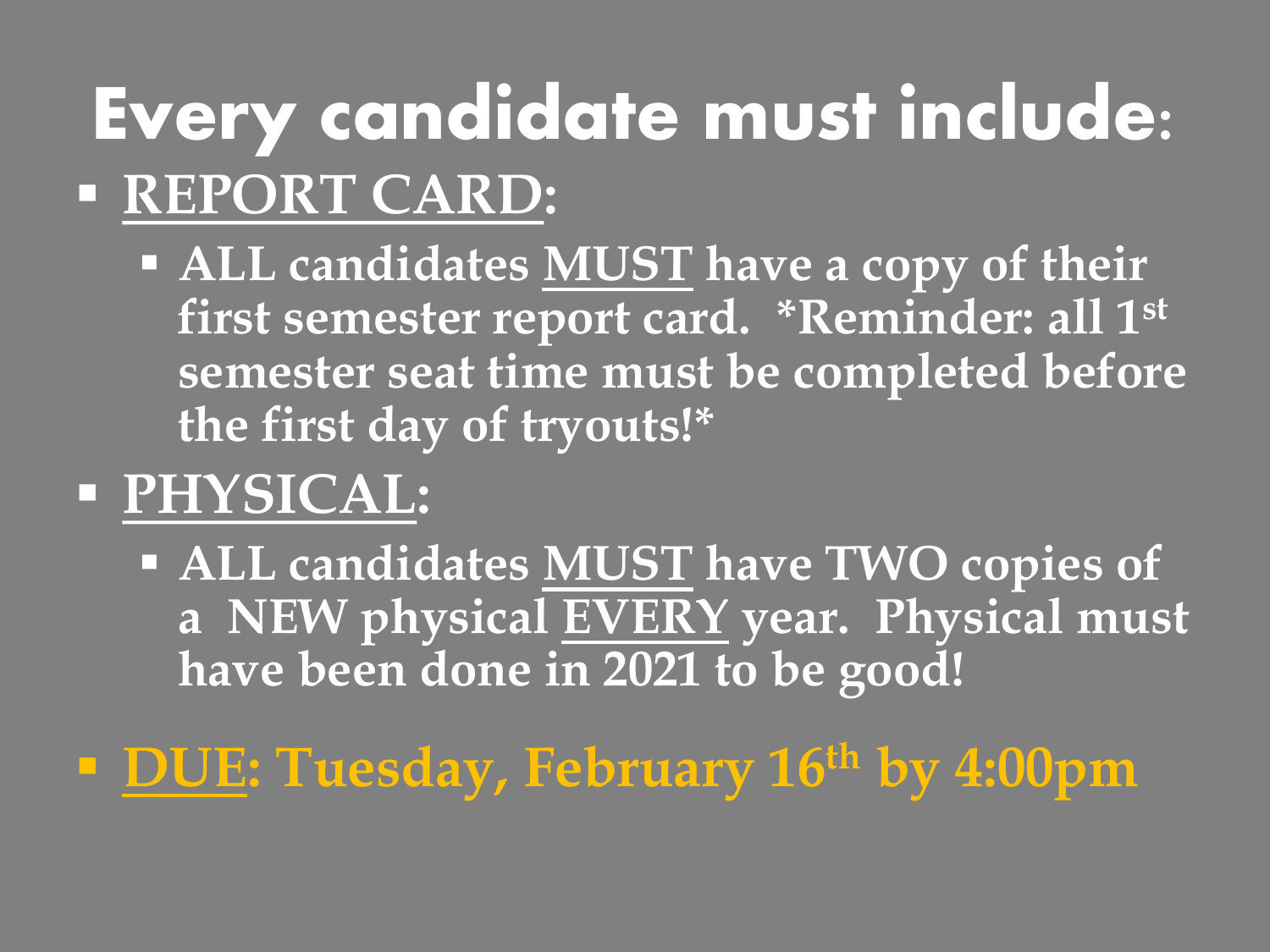I meet tryout eligibility requirements, I completed a packet, now what is tryouts going to be like?

Part 3- Tryout Process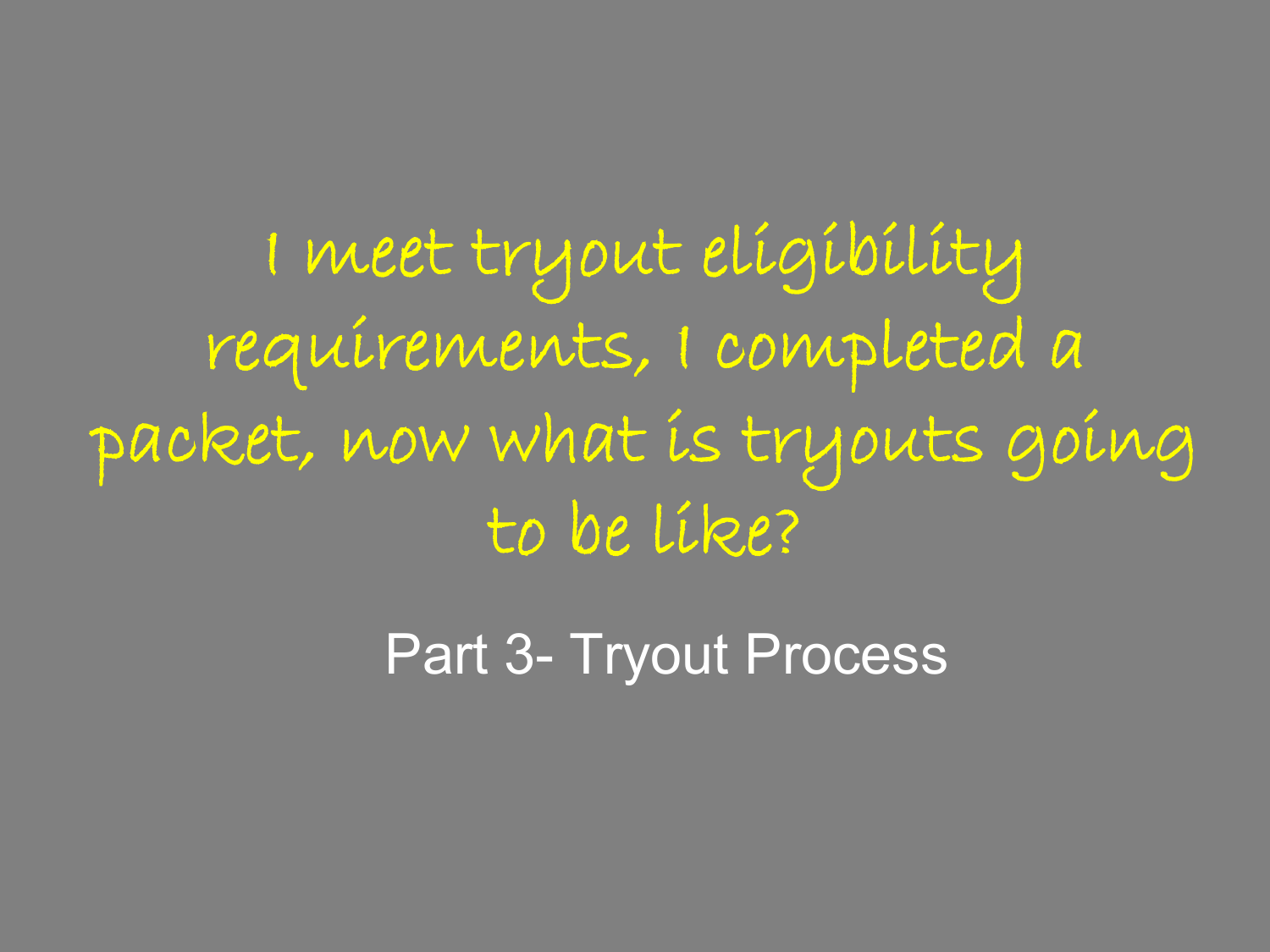## \*TRYOUTS\*

- Monday, March 8th -Thursday, March 11<sup>th</sup> § 4:30-7:30 pm
- 3 or 4 day evaluation process, coaches take notes and observe skills
- ONLY candidates, coaches, administrators and trainers are allowed in the gym while the tryout is being held. Failure to comply will cause disqualification of a candidate.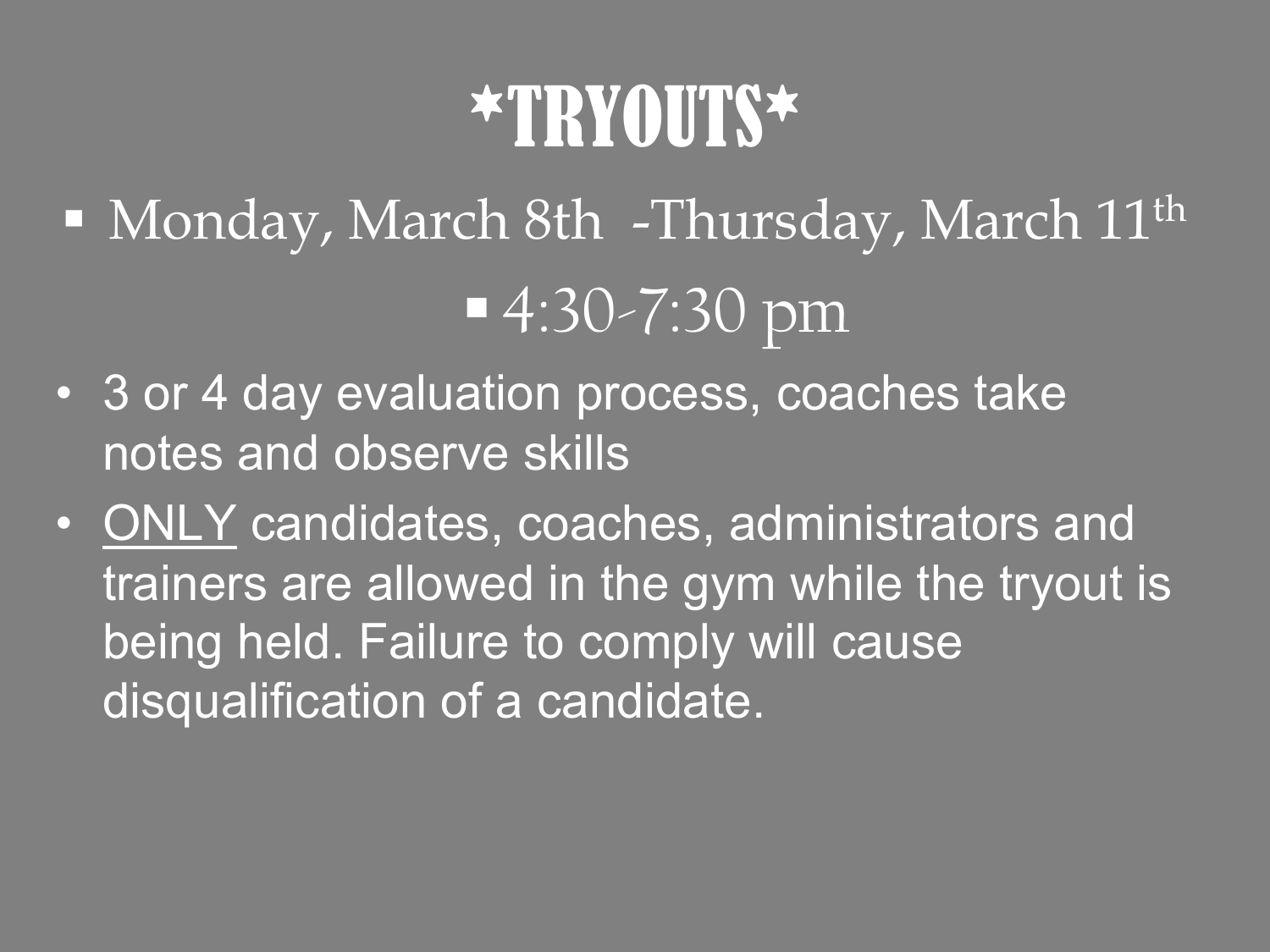\*TRYOUT LOCATION\* Tryouts will be held at the High School for which you attend. §CHS- small gym §TCHS, FRHS and KHS- cheer gyms •Thursday may not be needed, TBA by your coach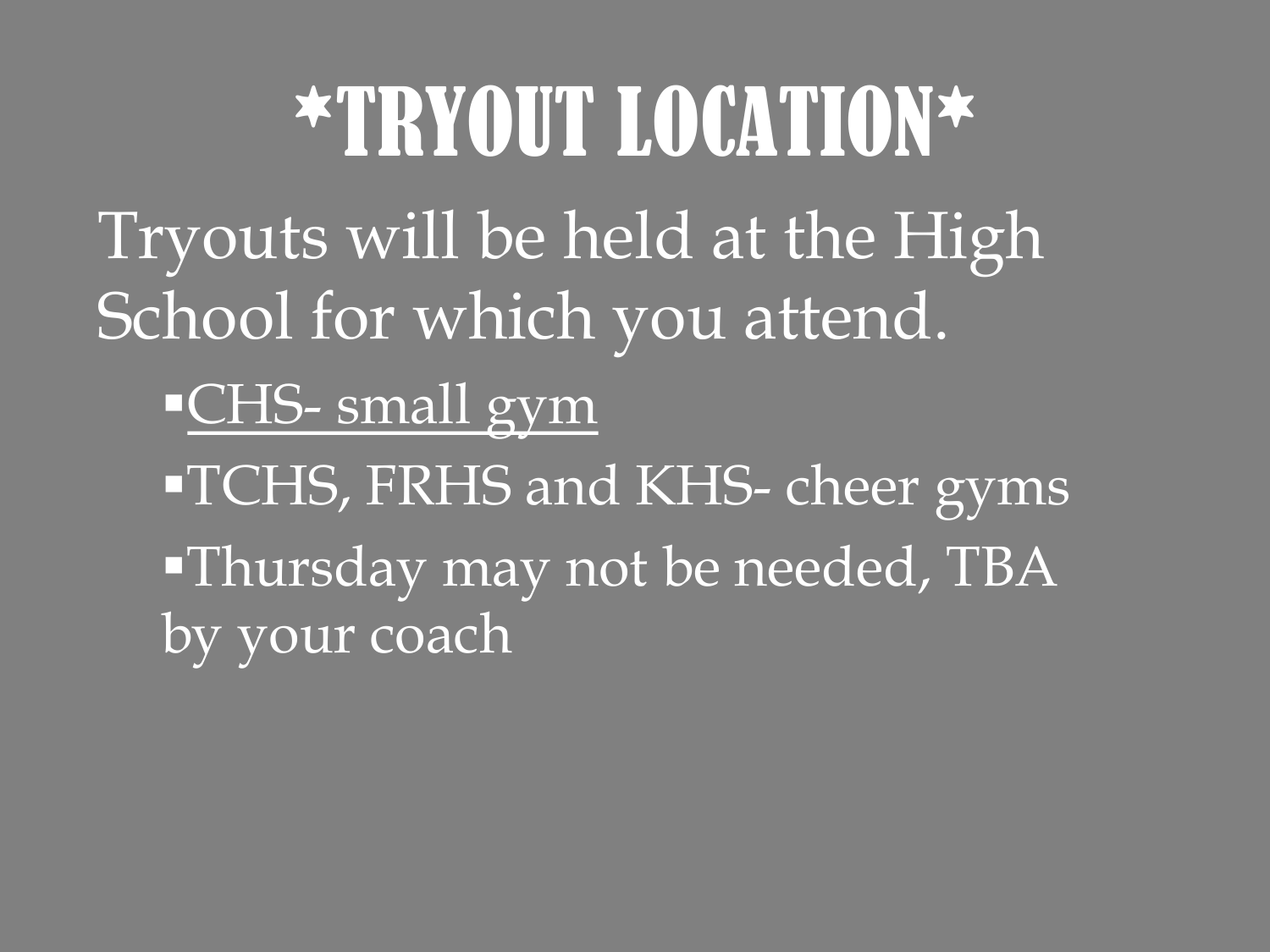### Tryout Material

- Tryout material will be posted on the KISD website (select the athletics tab and then cheerleading) and will be available by Thursday, March 4<sup>th</sup> by 4:00pm.
- Candidates are responsible for learning all material independently and evaluations will begin on the first day of tryouts.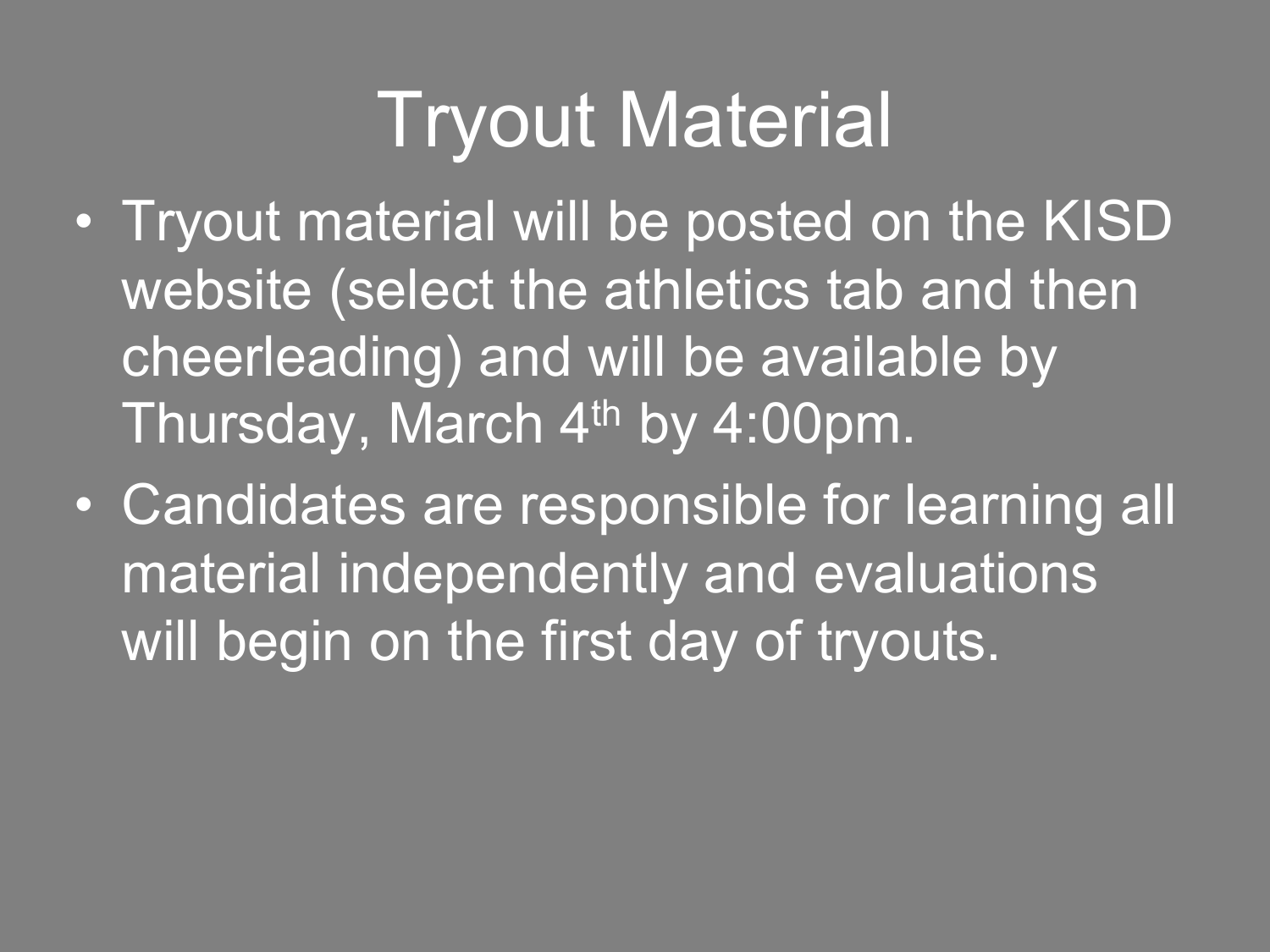# \*TRYOUT ATTIRE\*

§**OFFICIAL Tryout shirt**  §**Black cheer shorts**  §**White ankle socks** §**White tennis shoes** §**Hair in a HIGH ponytail - NO WHISPIES!** §**A white ribbon or bow MUST be worn!** §**Presentation of the candidate will be noted by judges** §**NO JEWELRY ALLOWED!**

*Being out of dress will be cause for dismissal from tryouts and loss of tryout eligibility. Expected to be ready at 4:30.*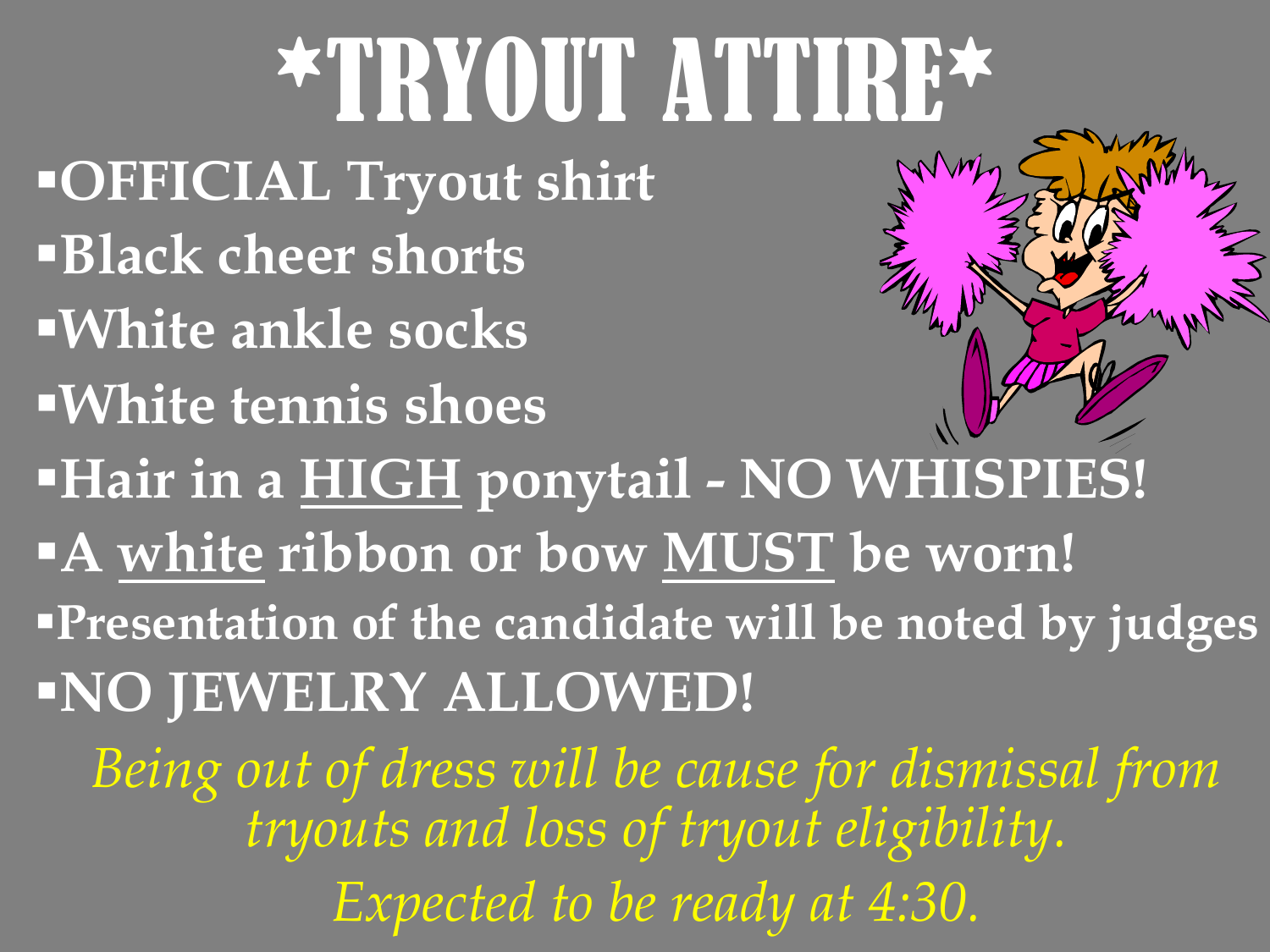# **\*Official Tryout Shirts\***

#### § **OFFICIAL Tryout shirts:**

- § **Cost \$25.00**
- § **DUE February 16th - pay online**
- § **You will wear the same shirt throughout the tryout period, so it is up to the candidate whether to order 1 set or multiple sets of shirts.**
- **• Shirts will be distributed at check in on the first day of tryouts March 8th**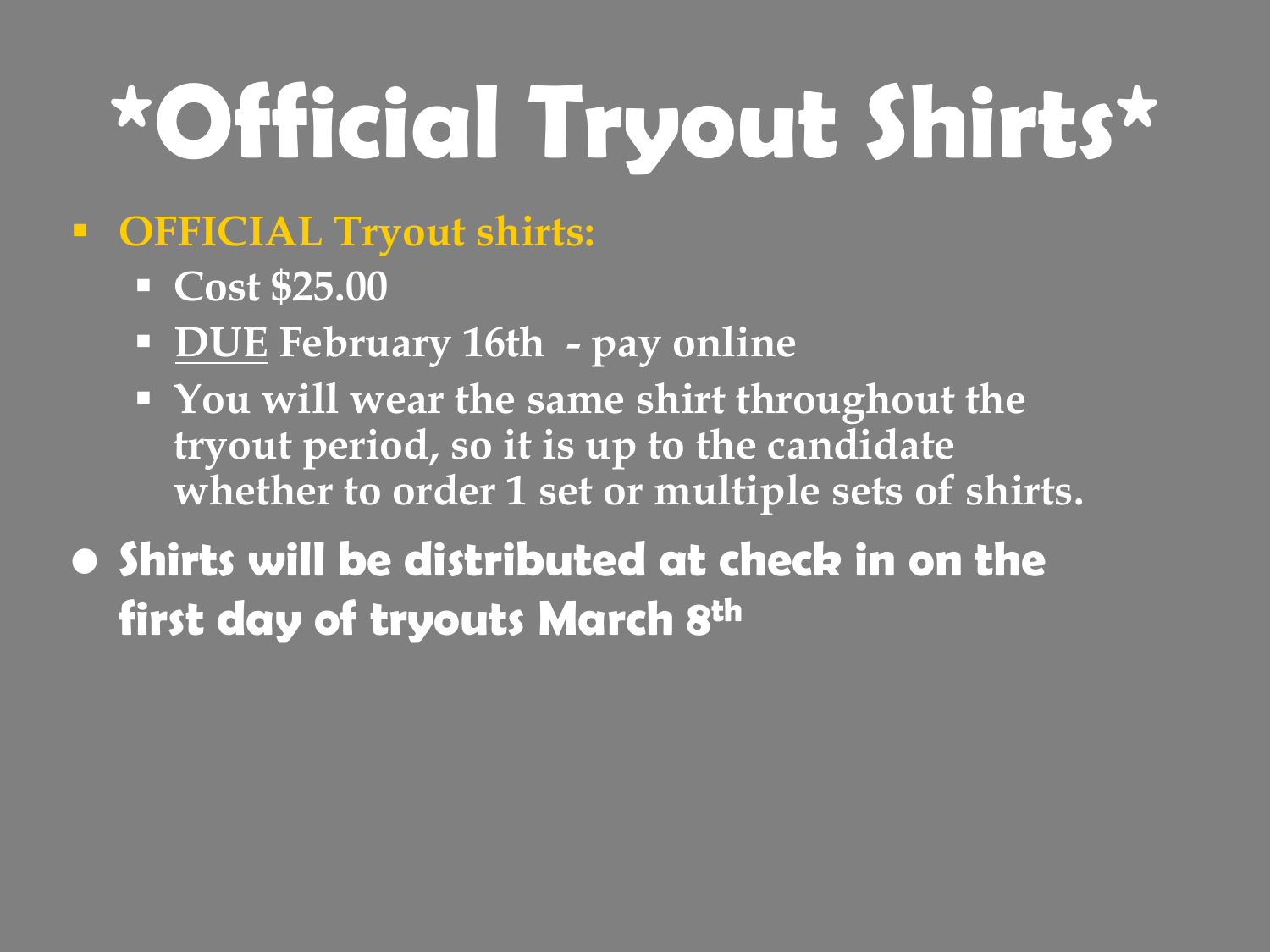# \*Tryout Process\*

- 1. During each day of the tryout, candidates will be observed performing cheer skills in the **8** scored domains. The coaches will take notes and record what the candidate displays. *No coaching, spotting or assisting will be permitted during the try out.*
- 2. The coaches notes from observing candidates will then be scored in accordance with the KISD cheer tryout rubrics for each of the 8 scored domains.

*(Please refer to rubrics for any CHANGES and to prepare as a candidate)*

- 3. High Schools will post team divisions following tryouts. All schools will post team divisions from tryouts that will remain for the year, however movement may occur if skills change.
- 4. Coaches will not stay late for candidates to have extra time for displaying skills.

**Display your best by being your best each day.**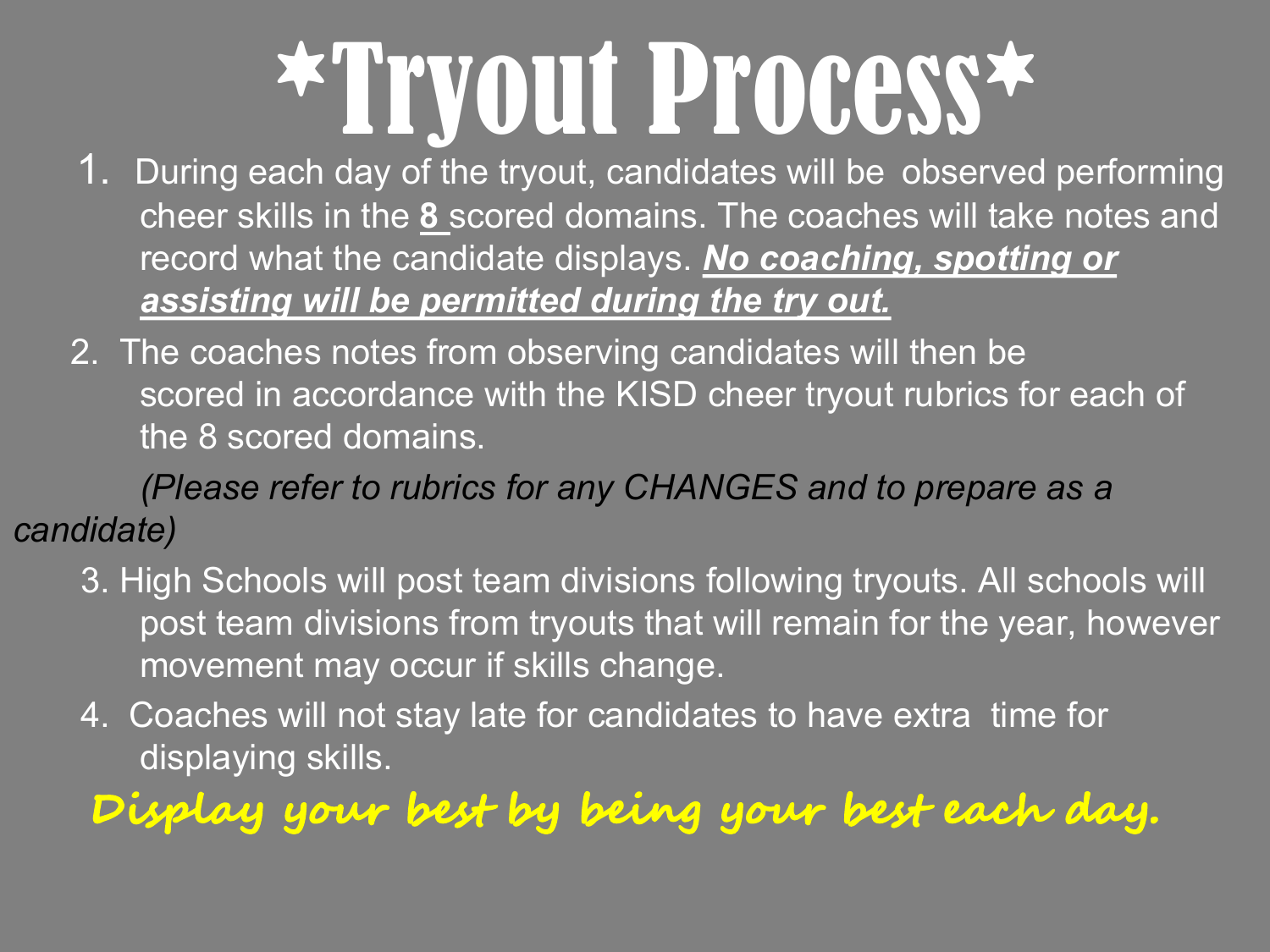## \*Tryout Criteria\* **The candidate will be judged on:**

- §**Standing Tumbling**
- §**Running Tumbling**
- §**Jumps**
- §**Cheer**
- §**Dance**
- §**Band Chant**
- §**Stunts**
- §**Performance**

Tryout scoring rubrics for all 8 cheer skill areas are available to view/ print from the KISD athletics website.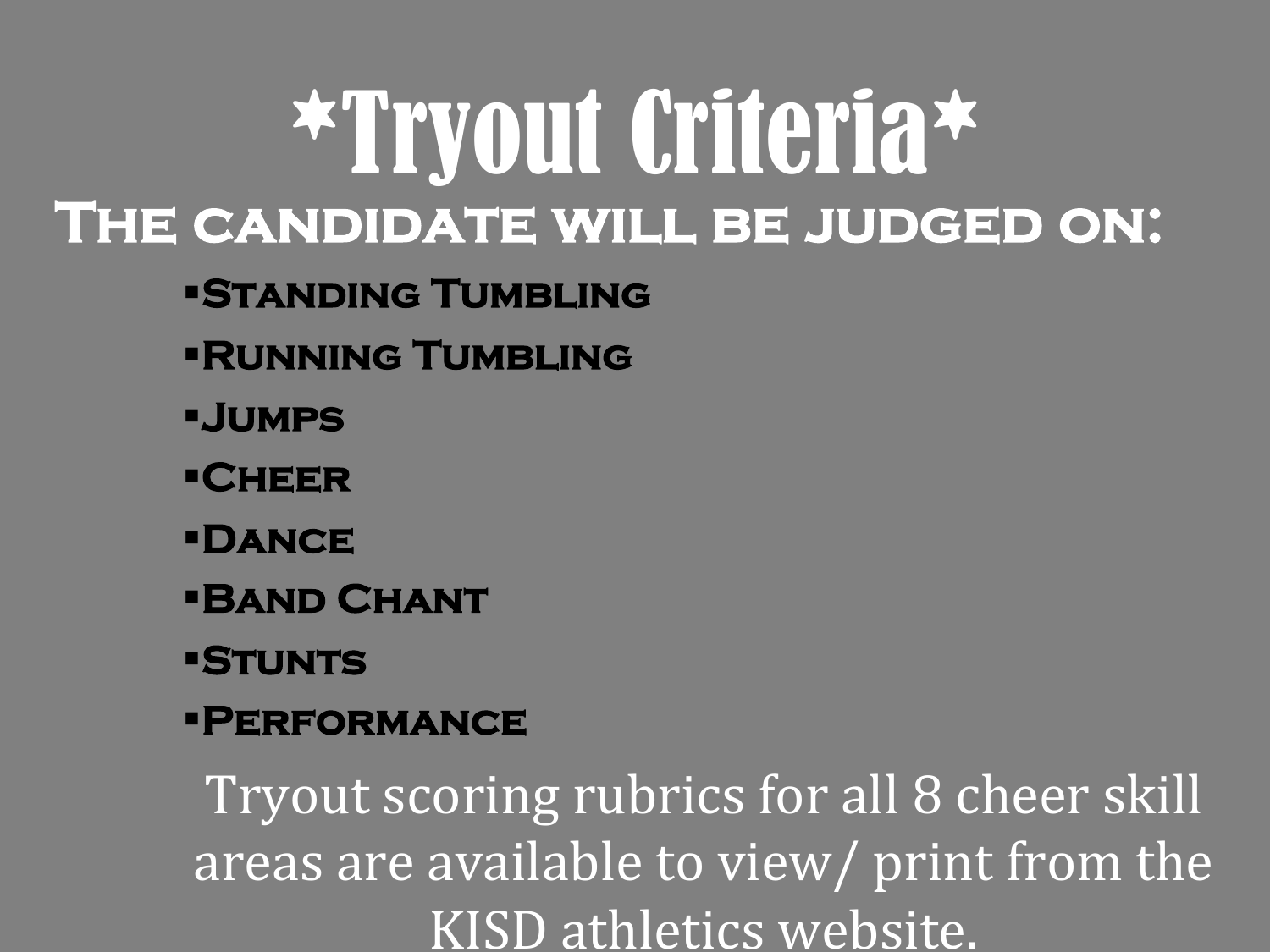# \*Sample RUBRICS\*

| *HS Standing Tumbling Rubric* |                                                       |  |
|-------------------------------|-------------------------------------------------------|--|
| <b>Score</b>                  | <b>Judging Criter</b>                                 |  |
|                               | <b>Rubrics have</b><br>Back handspring<br>changed for |  |
| 2                             | 2020-2021<br>Series (2-3) Back handspring             |  |
| 3                             | <b>Back Tuck</b>                                      |  |
| 4                             | <b>Toe-back Tuck</b>                                  |  |
| 5                             | 1-3 backhandsprings to a layout or full               |  |

#### **\*HS Group Stunt Rubric\***

| <b>Score</b> | <b>Judging Criteria</b>                                                                                   |
|--------------|-----------------------------------------------------------------------------------------------------------|
| $\mathbf{2}$ | Prep to press up extension, pop off                                                                       |
| 4            | Straight up extension, pop off                                                                            |
| 6            | Full up or full around to prep, pop off                                                                   |
|              | Extended liberty, pop off                                                                                 |
| 8            | Extended liberty with body position, plus one point for twisting dismount (twisting pop off or full down) |
| 10           | Full up or full around to extended position, switch to one leg, plus one point with twisting dismount     |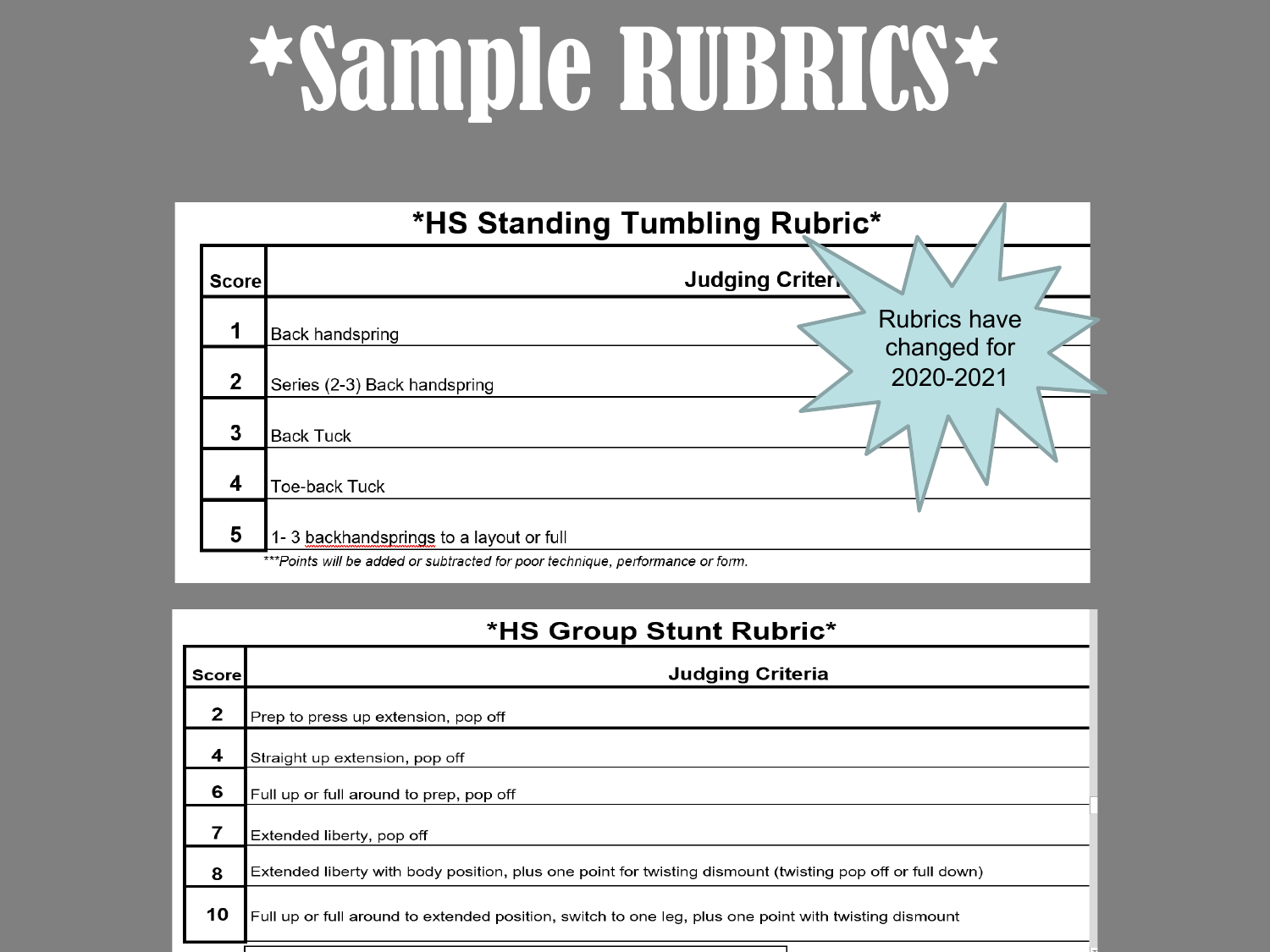#### **Some pointers I can give you about the process…**

- Candidates need to be prepared for displaying their VERY BEST. View the rubrics ahead of time and see where you can gain max points.
- The coach will always ask to see one skill higher that the skill the candidate displaystrying to help you maximize and not miss displaying a mastered skill. If you do not have the skill do not attempt just say pass.
- Tryouts is not the time to be lazy, complacent or silly. **Only what you perform is counted**- do not rely on your coach knowing your abilities, potential, etc.
- Our entire coaching staff will observe skills at once to avoid inconsistency and discrepancy in judging.
- Show consistency each day in skills to be awarded points for skills. Ex) throwing a back tuck one day out of 4 does not show comfortable mastery of the skill.
- A tumbling requirement skill will be expected to be executed on count and incorporated as it would be in football season and or competition season when applicable on certain skill requirement teams.
- Only show skills you are confident with throwing. We want to see accomplished skills not something you could risk injury performing. NO SPOTTING PERMITTED
- Be versatile and flexible in stunting. It does not help a candidate show consistency if they can only stunt with certain people or if they display a poor attitude for trying new groups, grips, positions, etc.
- Coach ability and a good attitude is very important to display**. Do not rely on previous year's team placement!**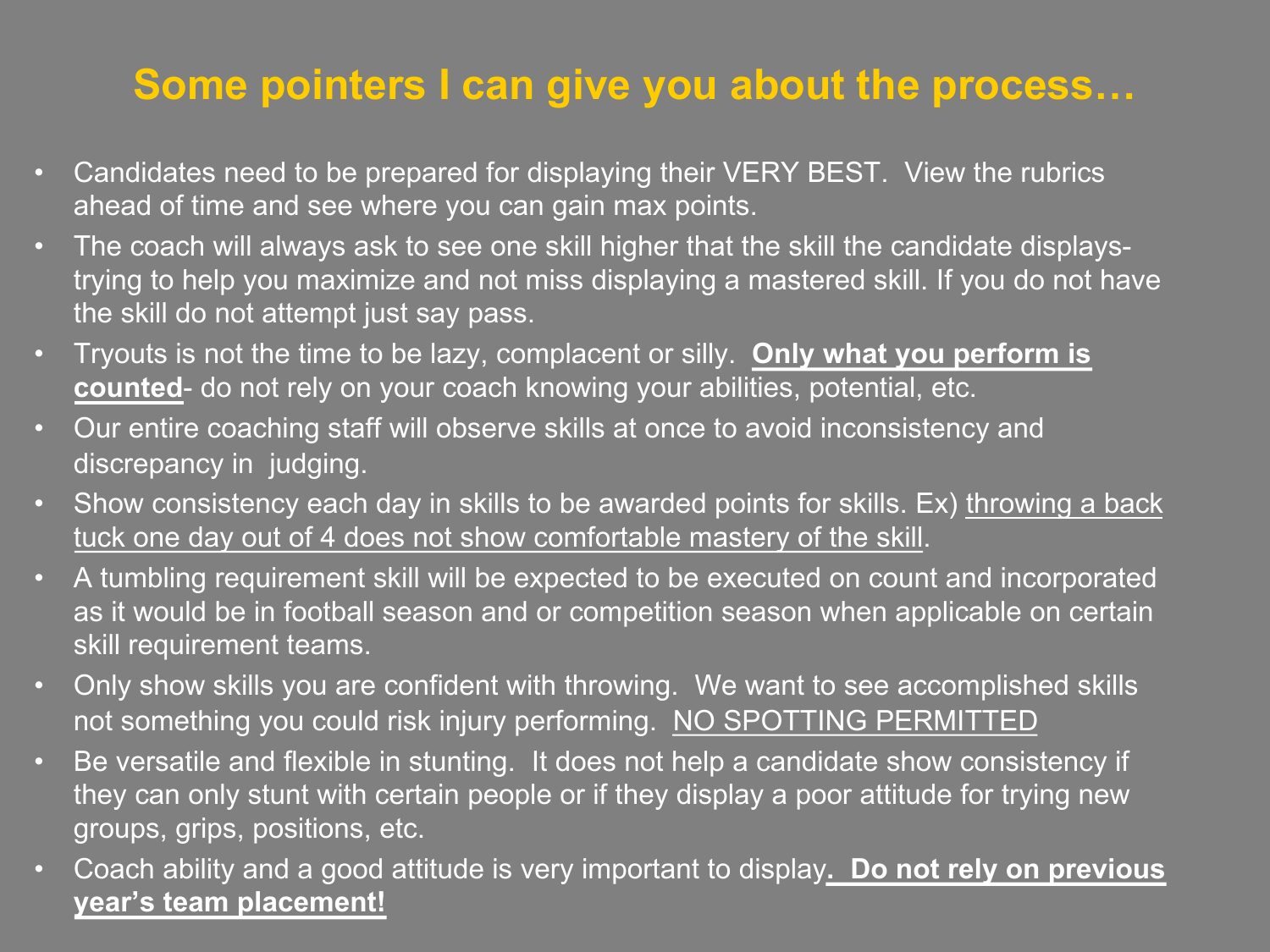# \*TUMBLING REQUIREMENTS\*

All teams at all schools will have RECOMMENDED tumbling expectations

§**If a candidate is able to throw a recommended skill, it does NOT guarantee them a position in the cheer program or at any point during the year on team divisions.**

§**Throwing, and landing a recommended tumbling skill only allows them to be eligible to be considered for that corresponding team.**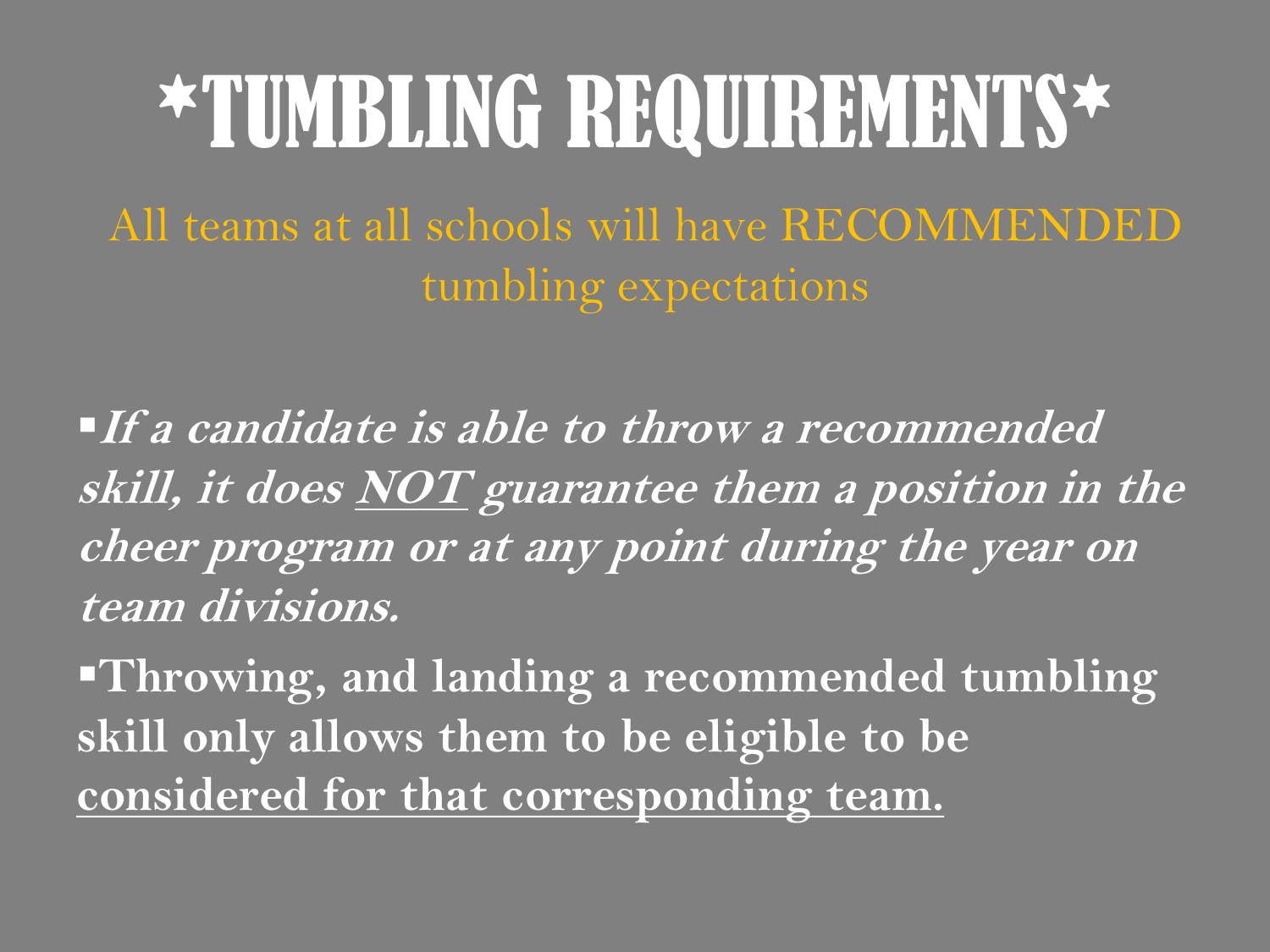#### **KISD Cheer Skill Recommendations and Requirements**

- Tumbling Recommendations:
	- *Sub-varsity* required: working towards backhandspring;
		- recommended: standing backhandspring
	- *Varsity-* required: backhandspring;
		- recommended: standing backtuck with poms in hands *\*\* each school has different minimum requirements- be sure to check with the head coach at your school \*\**
- Strong crowd leading confidence and presence is expected of all athletes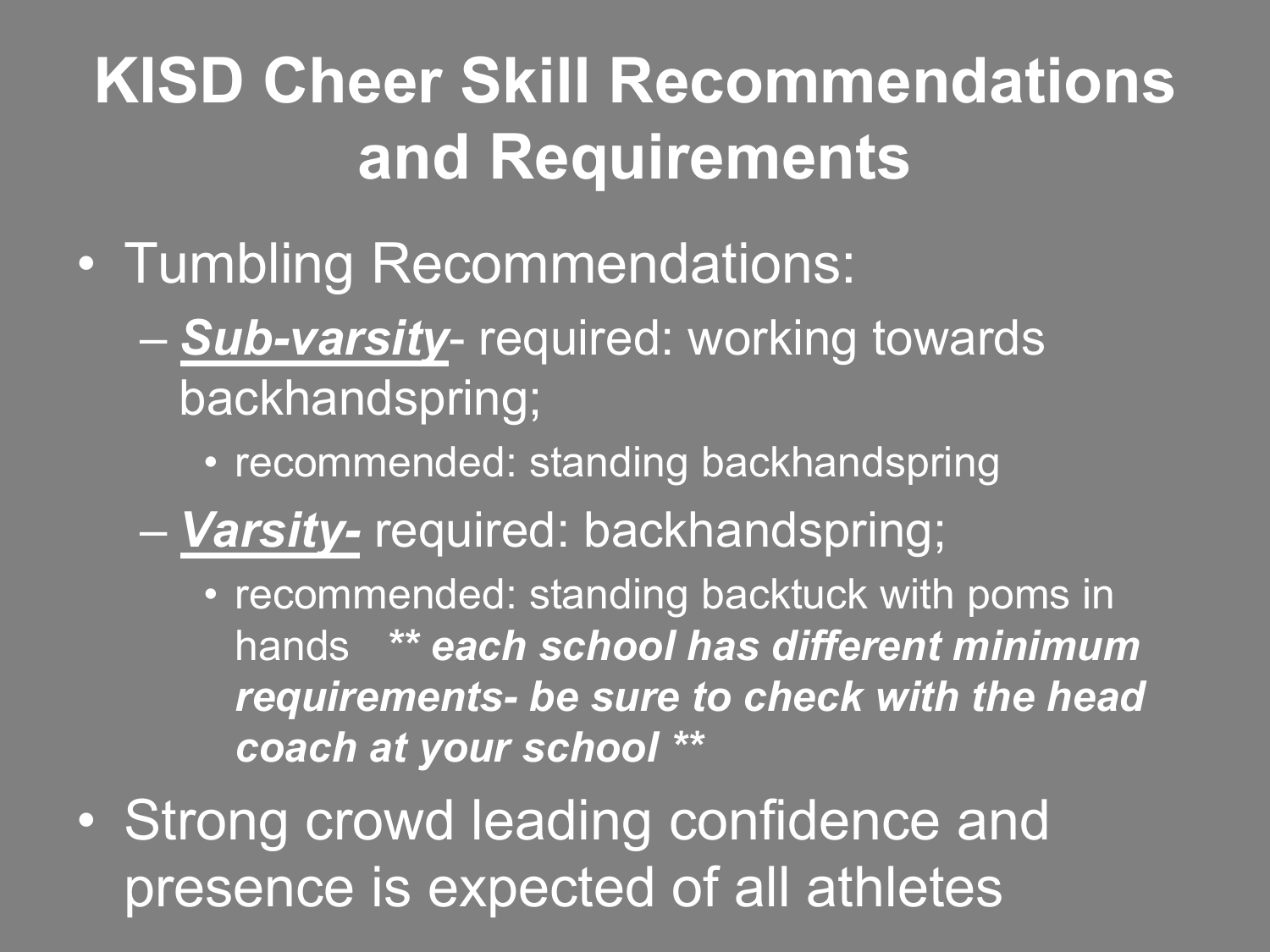#### **KISD Cheer Skill Recommendations and Requirements**

- Group Stunt REQUIREMENTS:
	- *Sub-varsity-* required: prep press to extension, pop off/bump down;
		- recommended: straight up extension, pop off
	- *Varsity-* required: straight up liberty with 1 body position (heel stretch preferred) pop off
		- recommended: full up or full around to extension, pop off
- Male requirement: hands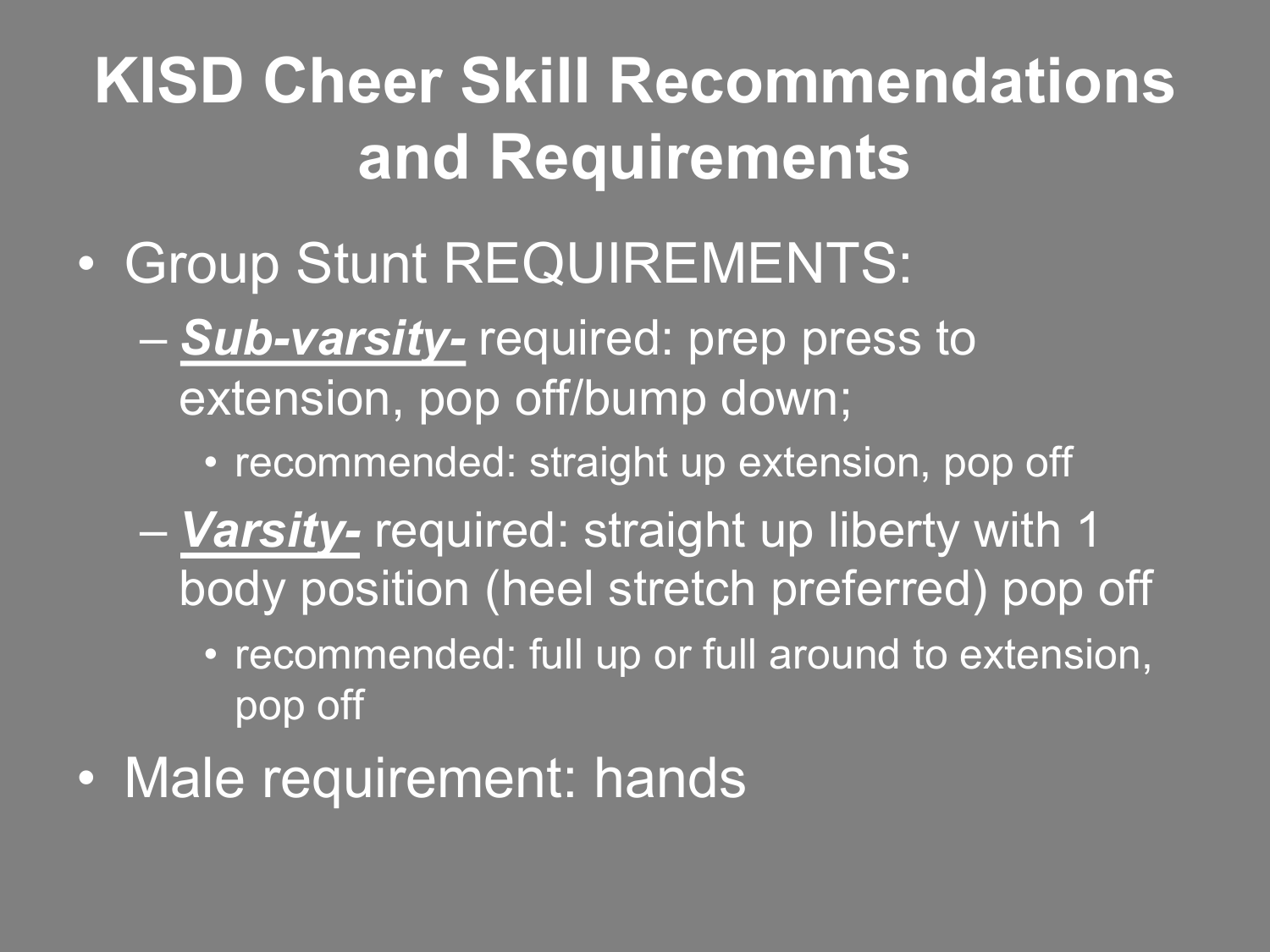### Additional Tryout Info

- Tryout material must be learned on your own prior to arrival on day 1 of tryouts.
- Dress code/attire will be strictly enforced and candidates may be asked to leave if they are not in correct attire.
- Injured candidates must email the head coach ASAP to discuss the tryout procedure for injured candidates.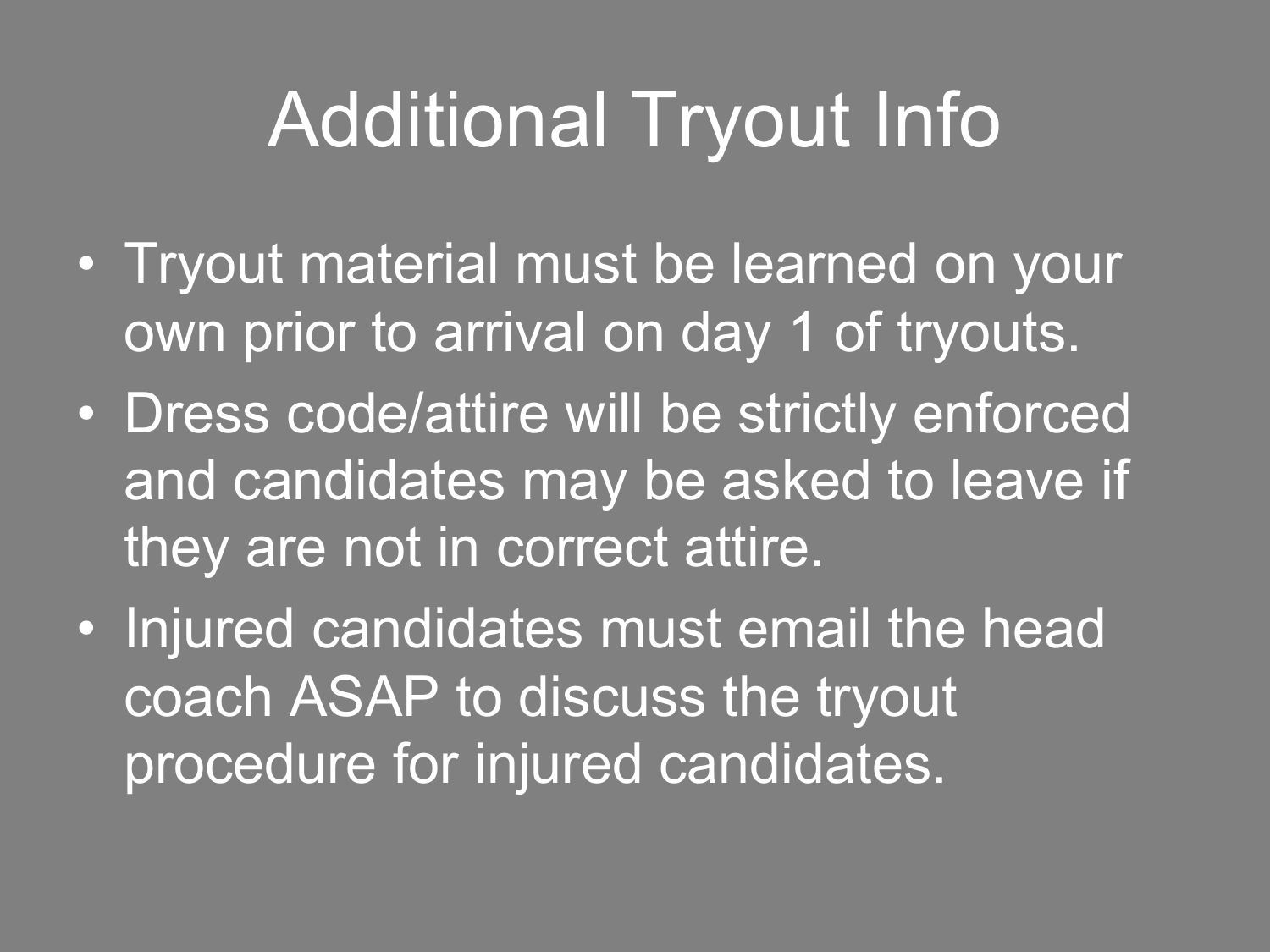

### \*TRYOUT Results\* CHS results will be announced:

#### Friday, March  $12<sup>th</sup>$  @ 4:00PM posted on each schools communication format

\*\* No questions, discussions or meetings concerning scores will be responded to over the Spring Break. \*\*

\*\*You have 1 week following Spring Break to contact/schedule a meeting with the **cheer administrator** for score review. \*\*